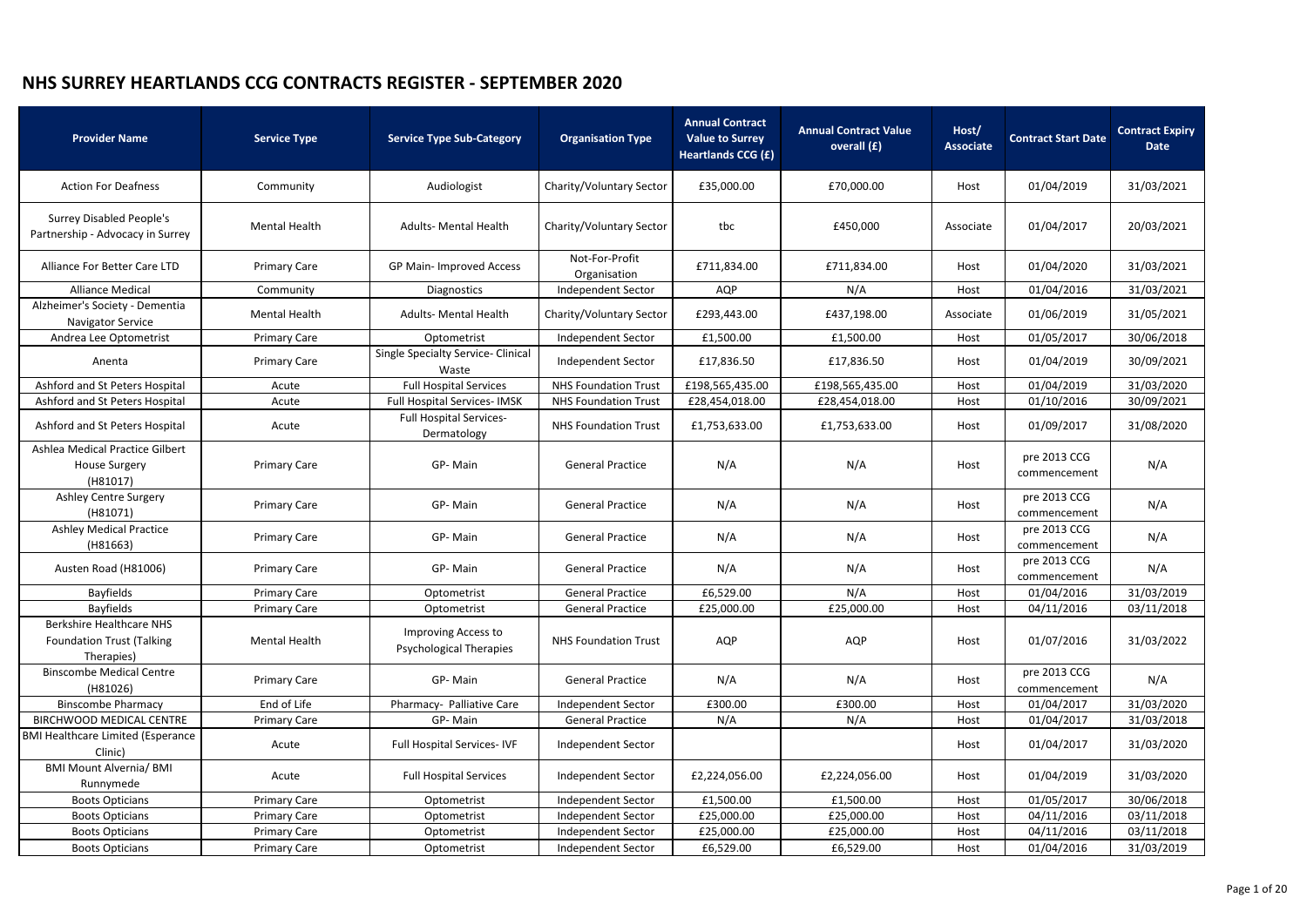| <b>Provider Name</b>                                                       | <b>Service Type</b> | <b>Service Type Sub-Category</b>                      | <b>Organisation Type</b>       | <b>Annual Contract</b><br><b>Value to Surrey</b><br><b>Heartlands CCG (£)</b>                         | <b>Annual Contract Value</b><br>overall (£) | Host/<br><b>Associate</b> | <b>Contract Start Date</b>   | <b>Contract Expiry</b><br><b>Date</b> |
|----------------------------------------------------------------------------|---------------------|-------------------------------------------------------|--------------------------------|-------------------------------------------------------------------------------------------------------|---------------------------------------------|---------------------------|------------------------------|---------------------------------------|
| <b>Boots Opticians</b>                                                     | <b>Primary Care</b> | Optometrist                                           | Independent Sector             | £6,529.00                                                                                             | £6,529.00                                   | Host                      | 01/04/2016                   | 01/04/2018                            |
| <b>Boots Opticians</b>                                                     | <b>Primary Care</b> | Optometrist                                           | Independent Sector             | £6,529.00                                                                                             | £6,529.00                                   | Host                      | 10/12/2018                   | 09/12/2020                            |
| <b>Boots Opticians</b>                                                     | <b>Primary Care</b> | Optometrist                                           | Independent Sector             | £900.00                                                                                               | £900.00                                     | Host                      | 01/04/2018                   | 31/03/2021                            |
| <b>Boots Opticians</b>                                                     | <b>Primary Care</b> | Optometrist                                           | Independent Sector             | £900.00                                                                                               | £900.00                                     | Host                      | 01/04/2019                   | 31/03/2021                            |
| <b>Boots Opticians</b>                                                     | <b>Primary Care</b> | Optometrist                                           | <b>Independent Sector</b>      | £900.00                                                                                               | £900.00                                     | Host                      | 01/04/2019                   | 31/03/2021                            |
| <b>Boots Opticians</b>                                                     | <b>Primary Care</b> | Optometrist                                           | Independent Sector             | £900.00                                                                                               | £900.00                                     | Host                      | 01/04/2019                   | 31/03/2020                            |
| <b>Boots Pharmacy</b>                                                      | End of Life         | Pharmacy- Palliative Care                             | Independent Sector             | £900.00                                                                                               | £900.00                                     | Host                      | 01/04/2020                   | 31/03/2023                            |
| <b>Boots UK Limited</b>                                                    | Community           | Pharmacy                                              | Independent Sector             | £1,000.00                                                                                             | £1,000.00                                   | Host                      | 01/04/2019                   | 31/03/2021                            |
| <b>Brigitte Trust</b>                                                      | Community           | End of Life                                           | Charity/Voluntary Sector       | £51,688.00                                                                                            | £103,376.00                                 | Host                      | 01/04/2019                   | 31/03/2021                            |
| Bright Lights (Runnymede youth<br>club)                                    | Community           | Children's- Complex                                   | Charity/Voluntary Sector       | £6,230.00                                                                                             | £6,230.00                                   | Host                      | 01/04/2019                   | 31/03/2022                            |
| Brighton & Sussex University<br><b>Hospitals NHS Trust</b>                 | Acute               | <b>Full Hospital Services</b>                         | <b>NHS Trust</b>               | £780,386.85                                                                                           | £795,929.09                                 | Associate                 | 01/04/2019                   | 31/03/2020                            |
| <b>British Pregnancy Advisory Service</b><br>(BPAS)                        | Acute               | <b>Termination of Pregnancy</b>                       | Charity/Voluntary Sector       | £354,422.00                                                                                           | £354,422.00                                 | Host                      | 01/04/2019                   | 31/03/2020                            |
| <b>Brockwood Medical Practice -</b><br><b>Brockham Surgery</b><br>(H81068) | <b>Primary Care</b> | GP-Main                                               | <b>General Practice</b>        | N/A                                                                                                   | N/A                                         | Host                      | pre 2013 CCG<br>commencement | N/A                                   |
| Capelfield Surgery<br>(H81109)                                             | <b>Primary Care</b> | GP-Main                                               | <b>General Practice</b>        | N/A                                                                                                   | N/A                                         | Host                      | pre 2013 CCG<br>commencement | N/A                                   |
| Care Uk                                                                    | Ambulance           | <b>Surrey Integrated Urgent Care</b><br>Service       | Independent Sector             |                                                                                                       | £46,070,137.00                              | Host                      | 01/04/2019                   | 31/03/2024                            |
| Care UK Clinical Services Limited                                          | <b>Primary Care</b> | GP LCS- Out of Hours Service                          | <b>Independent Sector</b>      | £1,756,667.00                                                                                         | £4,500,000.00                               | Host                      | 01/10/2014                   | 01/04/2019                            |
| <b>Crossroads Care Surrey</b>                                              | Community           | <b>Family Support Services</b>                        | Local Authority                | N/A                                                                                                   | N/A                                         | Associate                 | 01/04/2019                   | 31/03/2020                            |
| SILC - GP Carers Breaks                                                    | Community           | <b>Family Support Services</b>                        | Local Authority                | N/A                                                                                                   | £747,000.00                                 | Associate                 | 01/04/2019                   | 31/03/2020                            |
| <b>Caterham Valley Medical Practice</b>                                    | <b>Primary Care</b> | GP-Main                                               | <b>General Practice</b>        | £0.00                                                                                                 | £0.00                                       | Host                      | 01/04/2017                   | 31/03/2018                            |
| Central Surrey Health                                                      | Community           | <b>Adults-Community</b>                               | Not-For-Profit<br>Organisation | £25,001,322<br>£22,132,890<br>£22,203,830<br>£22,382,870<br>£22,563,354<br>£22,745,293<br>£22,928,699 | £159,958,258.00                             | Host                      | 01/04/2017                   | 31/03/2024                            |
| <b>Central Surrey Health</b>                                               | Community           | Adults- Community- CAT                                | Not-For-Profit<br>Organisation |                                                                                                       |                                             | Host                      |                              | 31/03/2019                            |
| Centre for Psychology                                                      | Mental Health       | Improving Access to<br><b>Psychological Therapies</b> | Independent Sector             | AQP                                                                                                   | AQP                                         | Host                      | 01/07/2016                   | 31/03/2022                            |
| <b>Chandlers Godalming</b>                                                 | <b>Primary Care</b> | Optometrist                                           | Independent Sector             | £6,529.00                                                                                             | N/A                                         | Host                      | 01/04/2016                   | 01/04/2018                            |
| <b>Chandlers Haslemere</b>                                                 | <b>Primary Care</b> | Optometrist                                           | Independent Sector             | £6,529.00                                                                                             | N/A                                         | Host                      | 01/04/2016                   | 01/04/2018                            |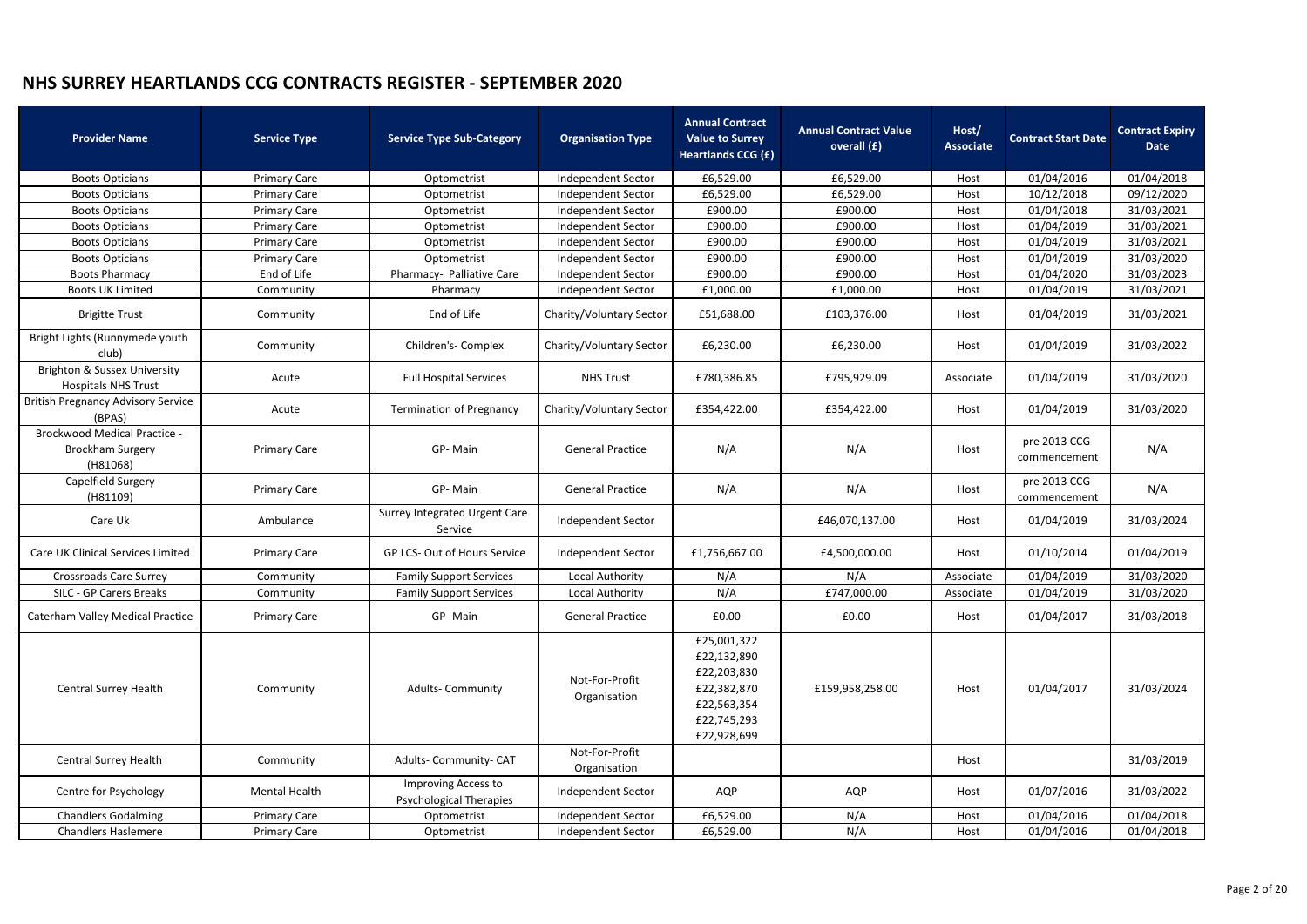| <b>Provider Name</b>                                                                                         | <b>Service Type</b>  | <b>Service Type Sub-Category</b>                | <b>Organisation Type</b>         | <b>Annual Contract</b><br><b>Value to Surrey</b><br><b>Heartlands CCG (£)</b> | <b>Annual Contract Value</b><br>overall (£) | Host/<br><b>Associate</b> | <b>Contract Start Date</b>   | <b>Contract Expiry</b><br><b>Date</b> |
|--------------------------------------------------------------------------------------------------------------|----------------------|-------------------------------------------------|----------------------------------|-------------------------------------------------------------------------------|---------------------------------------------|---------------------------|------------------------------|---------------------------------------|
| <b>Changing Faces</b>                                                                                        | Community            | <b>Single Specialty Service</b>                 | Charity/Voluntary Sector         | £2,880.00                                                                     | £2,880.00                                   | Associate                 | 01/04/2018                   | annually renewed                      |
| Chelsea & Westminster Hospital                                                                               | Acute                | <b>Full Hospital Services</b>                   | <b>NHS Foundation Trust</b>      | £3,578,020.00                                                                 | £3,578,020.00                               | Associate                 | 01/04/2019                   | 31/03/2020                            |
| Chemitex Ltd                                                                                                 | Community            | Pharmacy                                        | Independent Sector               | £1,000.00                                                                     | £1,000.00                                   | Host                      | 01/04/2019                   | 31/03/2021                            |
| Chertsey / Quality Eyecare<br>Opticians                                                                      | <b>Primary Care</b>  | Optometrist                                     | Independent Sector               | £25,000.00                                                                    | £25,000.00                                  | Host                      | 04/11/2016                   | 03/11/2018                            |
| <b>Chertsey Health Centre</b><br>(H81033)                                                                    | <b>Primary Care</b>  | GP-Main                                         | <b>General Practice</b>          | N/A                                                                           | N/A                                         | Host                      | pre 2013 CCG<br>commencement | N/A                                   |
| Chiddingfold Surgery (H81022)                                                                                | <b>Primary Care</b>  | GP-Main                                         | <b>General Practice</b>          | N/A                                                                           | N/A                                         | Host                      | pre 2013 CCG<br>commencement | N/A                                   |
| Children and Family Health Surrey<br>(CFHS) Surrey Healthy Children and<br><b>Families Limited Liability</b> | Community            | Children's- Community & CHC                     | Limited Liability<br>Partnership | £13,166,003.00                                                                | £32,952,765.00                              | Host                      | 01/04/2017                   | 31/03/2022                            |
| Chobham & west end Medical<br>Practice (H81015)                                                              | <b>Primary Care</b>  | GP-Main                                         | <b>General Practice</b>          | N/A                                                                           | N/A                                         | Host                      | pre 2013 CCG<br>commencement | N/A                                   |
| <b>Church Street Practice</b><br>(H81073)                                                                    | <b>Primary Care</b>  | GP-Main                                         | <b>General Practice</b>          | N/A                                                                           | N/A                                         | Host                      | pre 2013 CCG<br>commencement | N/A                                   |
| <b>Clinical Partners</b>                                                                                     | <b>Mental Health</b> | Children's- Mental Health                       | Independent Sector               | N/A                                                                           | N/A                                         | Associate                 | 01/04/2019                   | 31/03/2021                            |
| <b>CM Emslie Optometrists</b>                                                                                | <b>Primary Care</b>  | Optometrist                                     | Independent Sector               | £1,500.00                                                                     | £1,500.00                                   | Host                      | 01/05/2017                   | 31/03/2021                            |
| <b>Cobham Health Centre</b><br>(H81067)                                                                      | <b>Primary Care</b>  | GP-Main                                         | <b>General Practice</b>          | N/A                                                                           | N/A                                         | Host                      | pre 2013 CCG<br>commencement | N/A                                   |
| College Road Surgery (H8641)                                                                                 | <b>Primary Care</b>  | GP-Main                                         | <b>General Practice</b>          | N/A                                                                           | N/A                                         | Host                      | 01/07/2016                   | N/A                                   |
| <b>Communitas Clinics Ltd</b>                                                                                | Community            | <b>Single Specialty Service-</b><br>Dermatology | Independent Sector               | £63,000.00                                                                    | £63,000.00                                  | Host                      | 01/03/2017                   | 30/04/2020                            |
| <b>Community Connexions - Catalyst</b><br>Support Ltd                                                        | Mental Health        | <b>Adults- Mental Health</b>                    | Independent Sector               | £258,404.00                                                                   | £258,404.00                                 | Associate                 | 01/04/2017                   | 31/03/2020                            |
| <b>Community Connexions - Mary</b><br><b>Frances Trust</b>                                                   | Mental Health        | <b>Adults- Mental Health</b>                    | Charity/Voluntary Sector         | SD-£112,952                                                                   | £394,534.00                                 | Associate                 | 01/04/2017                   | 31/03/2020                            |
| <b>Community Connexions -</b><br>Richmond Fellowship                                                         | <b>Mental Health</b> | <b>Adults- Mental Health</b>                    | Charity/Voluntary Sector         | ESY - £74,920                                                                 | £350,695.00                                 | Associate                 | 01/04/2017                   | 31/03/2020                            |
| <b>Complete Community Care</b>                                                                               | <b>Primary Care</b>  | Optometrist                                     | <b>Independent Sector</b>        | £6,529.00                                                                     | N/A                                         | Host                      | 01/04/2016                   | 01/04/2018                            |
| Complete Price Eyewear Ltd T/A<br>The Outside Clinic                                                         | <b>Primary Care</b>  | Optometrist                                     | <b>Independent Sector</b>        | £1,500.00                                                                     | £1,500.00                                   | Host                      | 01/05/2017                   | 30/06/2018                            |
| <b>Cranleigh Medical Practice</b><br>(H81052)                                                                | <b>Primary Care</b>  | GP-Main                                         | <b>General Practice</b>          | N/A                                                                           | N/A                                         | Host                      | pre 2013 CCG<br>commencement | N/A                                   |
| <b>Cranleigh Specsavers</b>                                                                                  | <b>Primary Care</b>  | Optometrist                                     | Independent Sector               | £6,529.00                                                                     | N/A                                         | Host                      | 10/09/2018                   | 09/09/2020                            |
| Croydon Hospital                                                                                             | Acute                | <b>Full Hospital Services</b>                   | <b>NHS Trust</b>                 | £312,342.00                                                                   | £312,342.00                                 | Associate                 | 01/04/2019                   | 31/03/2020                            |
| Croydon Hospital                                                                                             | Acute                | Full Hospital Services-IVF                      | <b>NHS Trust</b>                 | £3,153,280.00                                                                 | £39,915.00                                  | Associate                 | 01/04/2019                   | 31/03/2020                            |
| <b>Cruse Bereavement</b>                                                                                     | End of Life          | <b>Bereavement Services</b>                     | Charity/Voluntary Sector         | £10,000.00                                                                    | £10,000.00                                  | Host                      | 01/10/2018                   | 30/09/2020                            |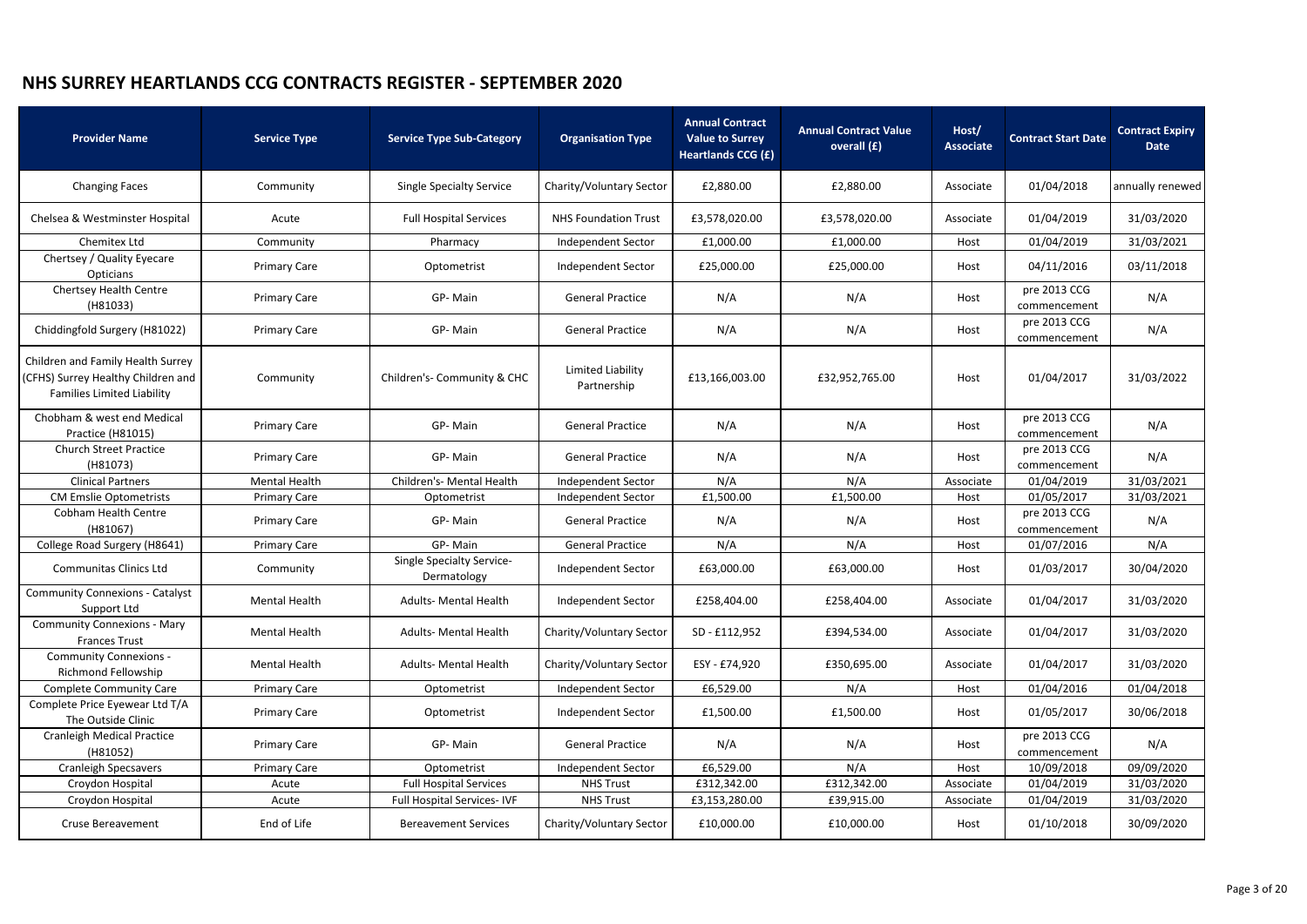| <b>Provider Name</b>                                                 | <b>Service Type</b>  | <b>Service Type Sub-Category</b>                      | <b>Organisation Type</b> | <b>Annual Contract</b><br><b>Value to Surrey</b><br><b>Heartlands CCG (£)</b> | <b>Annual Contract Value</b><br>overall (£) | Host/<br><b>Associate</b> | <b>Contract Start Date</b>   | <b>Contract Expiry</b><br>Date |
|----------------------------------------------------------------------|----------------------|-------------------------------------------------------|--------------------------|-------------------------------------------------------------------------------|---------------------------------------------|---------------------------|------------------------------|--------------------------------|
| <b>Crystal Facilities Management</b>                                 | <b>Primary Care</b>  | Primary Care- COVID-19 related<br>cleaning services   | Independent Sector       | N/A                                                                           | N/A                                         | Host                      | 20/04/2020                   |                                |
| Dapdune House<br>(H81029)                                            | <b>Primary Care</b>  | GP-Main                                               | <b>General Practice</b>  | N/A                                                                           | N/A                                         | Host                      | pre 2013 CCG<br>commencement | N/A                            |
| Day Lewis Pharmacy                                                   | Community            | Pharmacy                                              | Independent Sector       | £1,000.00                                                                     | £1,000.00                                   | Host                      | 01/04/2019                   | 31/03/2021                     |
| <b>Derby Medical Centre</b><br>(H81051)                              | <b>Primary Care</b>  | GP-Main                                               | <b>General Practice</b>  | N/A                                                                           | N/A                                         | Host                      | pre 2013 CCG<br>commencement | N/A                            |
| Diagnostic World (formerly known<br>as TICCS)                        | Community            | Diagnostics-NOUS                                      | Independent Sector       | <b>AQP</b>                                                                    | N/A                                         | Host                      | 01/07/2017                   | 30/06/2022                     |
| Diagnostic Ultrasound Services                                       | Community            | Diagnostics-NOUS                                      | Independent Sector       | £301,955.00                                                                   | £301,955.00                                 | Host                      | 01/04/2019                   | 31/03/2020                     |
| <b>Donner Optometrists</b>                                           | <b>Primary Care</b>  | Optometrist                                           | Independent Sector       | £1,500.00                                                                     | £1,500.00                                   | Host                      | 01/05/2017                   | 30/06/2018                     |
| Dorking Healthcare Ltd                                               | Acute                | <b>Outpatient Services</b>                            | Independent Sector       | £5,673,678 Capped                                                             | £5,673,678 Capped                           | Host                      | 01/08/2018                   | 31/03/2021                     |
| Dorking Healthcare Ltd                                               | <b>Primary Care</b>  | GP Main- Improved Access                              | Independent Sector       | £638,010                                                                      | £638,010                                    | Host                      | 01/04/2020                   | 31/03/2021                     |
| Dorking Healthcare Ltd                                               | <b>Mental Health</b> | Improving Access to<br><b>Psychological Therapies</b> | Independent Sector       | AQP                                                                           | AQP                                         | Host                      | 01/07/2016                   | 31/03/2022                     |
| Dorking Healthcare Ltd                                               | Community            | <b>Diagnostics</b>                                    | Independent Sector       | £1,398,977.00                                                                 | £1,741,934.00                               | Host                      | 01/04/2019                   | 30/11/2021                     |
| Dorking Healthcare Ltd                                               | Community            | Optometrist                                           | Independent Sector       | £17,000.00                                                                    | £17,000.00                                  | Host                      | 04/12/2017                   | 03/12/2020                     |
| Dorking Healthcare Ltd                                               | Community            | Adults-Community-Cover                                | Independent Sector       | £373,668.00                                                                   | £373,668.00                                 | Host                      | 01/04/2017                   | 30/09/2018                     |
| Dorking Medical Practice - New<br><b>House Surgery</b><br>(H81028)   | <b>Primary Care</b>  | GP-Main                                               | <b>General Practice</b>  | N/A                                                                           | N/A                                         | Host                      | pre 2013 CCG<br>commencement | N/A                            |
| Dr Paul Vinson (Furnace Green)                                       | Community            | Single Specialty Service-Training                     | <b>General Practice</b>  | £3,000.00                                                                     | £3,000.00                                   | Host                      | 01/07/2016                   | 09/05/2017                     |
| Dr Sarah Coe                                                         | <b>Primary Care</b>  | GP LCS- Cardiology                                    | <b>General Practice</b>  | £51,451.00                                                                    | Various                                     | Host                      | pre 2013 CCG<br>commencement | Service being<br>reviewed      |
| Dr Sundeep Soin                                                      | <b>Primary Care</b>  | GP LCS- Gynae                                         | <b>General Practice</b>  | £61,565.00                                                                    | Various                                     | Host                      | pre 2013 CCG<br>commencement | Service being<br>reviewed      |
| DR. BENILDA NAVAMANI<br>(VASECTOMY CONTRACT)                         | Acute                | <b>GP LCS- Cardiology</b>                             | Other                    | £90,000.00                                                                    | £90,000.00                                  | Host                      | 01/04/2019                   | 31/03/2020                     |
| East Surrey and Horley Late Night<br><b>Pharmacy Palliative Care</b> | End of Life          | Pharmacy- Palliative Care                             | Independent Sector       | £300.00                                                                       | £300.00                                     | Host                      | 01/04/2018                   | 31/03/2019                     |
| <b>Eastwick Park Medical Practice</b><br>(H81103)                    | <b>Primary Care</b>  | GP-Main                                               | <b>General Practice</b>  | N/A                                                                           | N/A                                         | Host                      | pre 2013 CCG<br>commencement | N/A                            |
| Elizabeth House MP                                                   | <b>Primary Care</b>  | GP-Main                                               | <b>General Practice</b>  | £0.00                                                                         | £0.00                                       | Host                      | 01/07/2017                   | 31/03/2018                     |
| <b>Emslie Opticians</b>                                              | <b>Primary Care</b>  | Optometrist                                           | Independent Sector       | £1,500.00                                                                     | £1,500.00                                   | Host                      |                              |                                |
| Epsom & St Helier NHS Trust                                          | Acute                | <b>Full Hospital Services</b>                         | <b>NHS Trust</b>         | £124,650,220.00                                                               | £124,650,220.00                             | Host                      | 01/04/2019                   | 31/03/2020                     |
| Epsom and Ewell Citizens Advice                                      | <b>Mental Health</b> | <b>Adults- Mental Health</b>                          | Charity/Voluntary Sector | £41,000.00                                                                    | £41,000.00                                  | Host                      | 01/04/2019                   | 31/03/2022                     |
| <b>Epsomedical Limited</b>                                           | Acute                | <b>Outpatient Services</b>                            | Independent Sector       | £7,838,193.00                                                                 | £7,838,193.01                               | Host                      | 01/04/2019                   | 31/03/2020                     |
| <b>Epsomedical Limited</b>                                           | Community            | Optometrist                                           | Independent Sector       | £25,000.00                                                                    | £25,000.00                                  | Host                      | 04/12/2017                   | 03/12/2020                     |
| Esher Green Surgery (H81099)                                         | <b>Primary Care</b>  | GP-Main                                               | <b>General Practice</b>  | N/A                                                                           | N/A                                         | Host                      | pre 2013 CCG<br>commencement | N/A                            |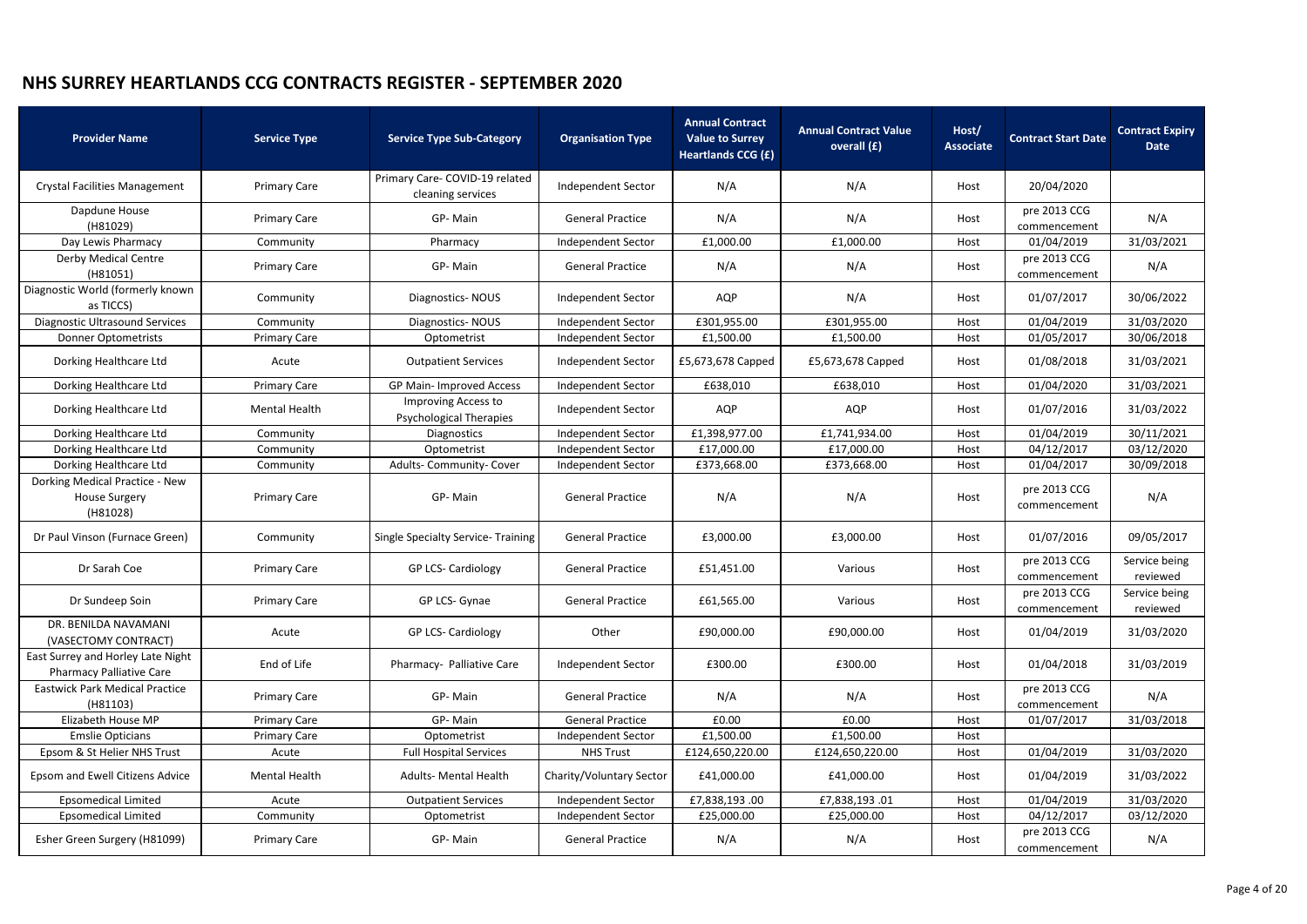| <b>Provider Name</b>                                          | <b>Service Type</b>  | <b>Service Type Sub-Category</b>                    | <b>Organisation Type</b>       | <b>Annual Contract</b><br><b>Value to Surrey</b><br><b>Heartlands CCG (£)</b> | <b>Annual Contract Value</b><br>overall (£) | Host/<br><b>Associate</b> | <b>Contract Start Date</b>   | <b>Contract Expiry</b><br><b>Date</b> |
|---------------------------------------------------------------|----------------------|-----------------------------------------------------|--------------------------------|-------------------------------------------------------------------------------|---------------------------------------------|---------------------------|------------------------------|---------------------------------------|
| <b>ESRA</b>                                                   | <b>Mental Health</b> | <b>Employment Advisory Service</b>                  | <b>Independent Sector</b>      | £6,693.00                                                                     | £35,829.00                                  | Host                      | 01/04/2014                   | 31/03/2020                            |
| <b>ESSITY UK LTD</b>                                          | Community            | <b>Single Specialty Service-</b><br>Continence      | Independent Sector             | £168,771.00                                                                   | £168,771.00                                 | Host                      | 01/04/2017                   | 31/03/2020                            |
| Ethisya Optics Ltd T/A Eye Care at<br><b>Banstead Village</b> | <b>Primary Care</b>  | Optometrist                                         | Independent Sector             | £1,500.00                                                                     | £1,500.00                                   | Host                      | 01/05/2017                   | 30/06/2018                            |
| Eye Matrix Ltd (domicillary)                                  | <b>Primary Care</b>  | Optometrist                                         | Independent Sector             | £1,000.00                                                                     | £1,000.00                                   | Host                      |                              |                                       |
| <b>Eyesite Opticians</b>                                      | <b>Primary Care</b>  | Optometrist                                         | Independent Sector             | £25,000.00                                                                    | £25,000.00                                  | Host                      | 04/11/2016                   | 03/11/2018                            |
| <b>Eyesite Opticians</b>                                      | <b>Primary Care</b>  | Optometrist                                         | Independent Sector             | £25,000.00                                                                    | £25,000.00                                  | Host                      | 04/11/2016                   | 03/11/2018                            |
| <b>Eyeworks Opticians</b>                                     | <b>Primary Care</b>  | Optometrist                                         | Independent Sector             | £25,000.00                                                                    | £25,000.00                                  | Host                      | 04/11/2016                   | 03/11/2018                            |
| Eyeworks Redhill Ltd                                          | <b>Primary Care</b>  | Optometrist                                         | Independent Sector             | £1,581.00                                                                     | £1,581.00                                   | Host                      | 01/04/2019                   | 31/03/2020                            |
| <b>Fairfield Medical Centre</b><br>(H81016)                   | <b>Primary Care</b>  | GP-Main                                             | <b>General Practice</b>        | N/A                                                                           | N/A                                         | Host                      | pre 2013 CCG<br>commencement |                                       |
| <b>Fairlands Medical Practice</b><br>(H81064)                 | <b>Primary Care</b>  | GP-Main                                             | <b>General Practice</b>        | N/A                                                                           | N/A                                         | Host                      | pre 2013 CCG<br>commencement | N/A                                   |
| First Community Health & Care                                 | Community            | <b>Adults- Community</b>                            | Not-For-Profit<br>Organisation | £18,942,684.00                                                                | £17,008,867.00                              | Host                      | 01/04/2018                   | 31/03/2021                            |
| First Community Health & Care                                 | Community            | Audiologist                                         | Not-For-Profit<br>Organisation | £18,942,684.00                                                                | £18,942,684.00                              | Host                      | 01/04/2019                   | 31/03/2021                            |
| <b>Fordbridge Medical Centre</b><br>(H81057)                  | <b>Primary Care</b>  | GP-Main                                             | <b>General Practice</b>        | N/A                                                                           | N/A                                         | Host                      | pre 2013 CCG<br>commencement | N/A                                   |
| Fort House Surgery (H81020)                                   | <b>Primary Care</b>  | GP-Main                                             | <b>General Practice</b>        | N/A                                                                           | N/A                                         | Host                      | pre 2013 CCG<br>commencement | N/A                                   |
| <b>Fountain Practice</b><br>(H81644)                          | <b>Primary Care</b>  | GP-Main                                             | <b>General Practice</b>        | N/A                                                                           | N/A                                         | Host                      | pre 2013 CCG<br>commencement | N/A                                   |
| <b>Frimley Park Hospital</b>                                  | Acute                | <b>Full Hospital Services</b>                       | <b>NHS Foundation Trust</b>    | £17,047,185.00                                                                | £17,047,185.00                              | Associate                 | 01/04/2019                   | 31/03/2020                            |
| <b>Glenlyn Medical Centre</b>                                 | Community            | <b>Outpatient Services</b>                          | <b>General Practice</b>        | £145,000.00                                                                   | £145,000.00                                 | Host                      | 01/04/2019                   | 31/03/2021                            |
| <b>Glenlyn Medical Centre</b>                                 | <b>Primary Care</b>  | GP-Main                                             | <b>General Practice</b>        | N/A                                                                           | N/A                                         | Host                      | pre 2013 CCG<br>commencement | N/A                                   |
| <b>Global Diagnostics</b>                                     | Community            | Diagnostics-NOUS                                    | Independent Sector             | AQP                                                                           | N/A                                         | Host                      | 01/02/2018                   | 31/03/2021                            |
| <b>Goldsworth Medical Practice</b><br>(H81024)                | <b>Primary Care</b>  | GP-Main                                             | <b>General Practice</b>        | N/A                                                                           | N/A                                         | Host                      | pre 2013 CCG<br>commencement | N/A                                   |
| <b>Gordon Turner Optometrists</b>                             | <b>Primary Care</b>  | Optometrist                                         | Independent Sector             | £1,500.00                                                                     | £1,500.00                                   | Host                      | 01/05/2017                   | 30/06/2018                            |
| <b>GP Health Partners Ltd</b>                                 | Community            | Diagnostics-Cardiology                              | <b>General Practice</b>        | £330,000.00                                                                   | £330,000.00                                 | Host                      | 01/04/2018                   | 31/03/2019                            |
| <b>GP Health Partners Ltd</b>                                 | <b>Primary Care</b>  | GP Main- Improved Access                            | <b>General Practice</b>        | £1,178,598.00                                                                 | £1,178,598.00                               | Host                      | 01/04/2020                   | 31/03/2021                            |
| Graham Johnson                                                | <b>Primary Care</b>  | Optometrist                                         | Independent Sector             | £25,000.00                                                                    | £25,000.00                                  | Host                      | 04/11/2016                   | 03/11/2018                            |
| Grayshott Surgery (H81076)                                    | <b>Primary Care</b>  | GP-Main                                             | <b>General Practice</b>        | N/A                                                                           | N/A                                         | Host                      | pre 2013 CCG<br>commencement | N/A                                   |
| <b>Great Ormond Street Hospital</b>                           | Acute                | <b>Full Hospital Services</b>                       | <b>NHS Foundation Trust</b>    | £428,180.00                                                                   | £428,180.00                                 | Associate                 | 01/04/2019                   | 31/03/2020                            |
| Gregory and Sleeley                                           | <b>Primary Care</b>  | Optometrist                                         | Independent Sector             | £6,529.00                                                                     | N/A                                         | Host                      | 01/04/2016                   | 01/04/2018                            |
| Greystone House Surgery                                       | <b>Primary Care</b>  | GP- Main- Vasectomy                                 | <b>General Practice</b>        | N/A                                                                           | N/A                                         | Host                      | N/A                          | N/A                                   |
| <b>Guildford Citizens Advice</b>                              | Mental Health        | <b>Single Specialty Service- Citizens</b><br>Advice | Charity/Voluntary Sector       | £28,000.00                                                                    | £28,000.00                                  | Host                      | 01/04/2019                   | 31/03/2022                            |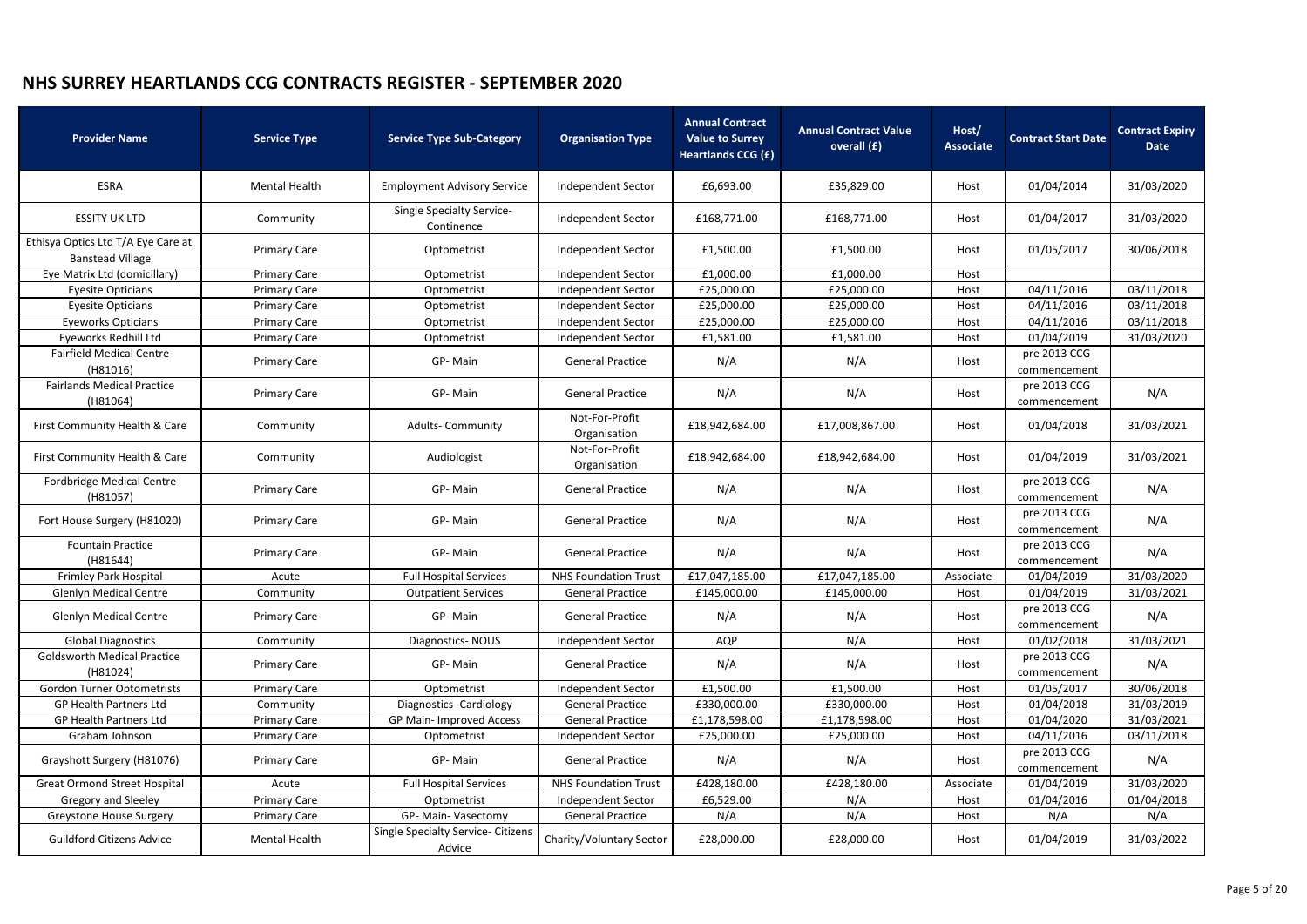| <b>Provider Name</b>                                      | <b>Service Type</b> | <b>Service Type Sub-Category</b>                      | <b>Organisation Type</b>    | <b>Annual Contract</b><br><b>Value to Surrey</b><br><b>Heartlands CCG (£)</b> | <b>Annual Contract Value</b><br>overall (£) | Host/<br><b>Associate</b> | <b>Contract Start Date</b>   | <b>Contract Expiry</b><br><b>Date</b> |
|-----------------------------------------------------------|---------------------|-------------------------------------------------------|-----------------------------|-------------------------------------------------------------------------------|---------------------------------------------|---------------------------|------------------------------|---------------------------------------|
| Guildford Rivers (H81132)                                 | <b>Primary Care</b> | GP-Main                                               | <b>General Practice</b>     | N/A                                                                           | N/A                                         | Host                      | pre 2013 CCG<br>commencement | N/A                                   |
| Guildowns Group (H81010)                                  | <b>Primary Care</b> | GP-Main                                               | <b>General Practice</b>     | N/A                                                                           | N/A                                         | Host                      | 01/07/2016                   | N/A                                   |
| Guys & St Thomas' Hospital NHS<br><b>Foundation Trust</b> | Acute               | <b>Full Hospital Services</b>                         | <b>NHS Foundation Trust</b> | £7,800,829                                                                    | £7,800,829                                  | Associate                 | 01/04/2019                   | 31/03/2020                            |
| Haig-Brown Optometry Ltd                                  | <b>Primary Care</b> | Optometrist                                           | Independent Sector          | £1,500.00                                                                     | £1,500.00                                   | Host                      | 01/05/2017                   | 30/06/2018                            |
| Haselmere Health Centre (H81062)                          | <b>Primary Care</b> | GP-Main                                               | <b>General Practice</b>     | N/A                                                                           | N/A                                         | Host                      | pre 2013 CCG<br>commencement | N/A                                   |
| <b>Haslemere Pharmacy</b>                                 | End of Life         | Pharmacy- Palliative Care                             | Independent Sector          | £300.00                                                                       | £300.00                                     | Host                      | 01/04/2017                   | 31/03/2020                            |
| <b>Hawthorns Surgery</b>                                  | <b>Primary Care</b> | GP-Main                                               | <b>General Practice</b>     | N/A                                                                           | N/A                                         | Host                      | N/A                          | N/A                                   |
| Heathcot Medical Centre (H81032)                          | <b>Primary Care</b> | GP-Main                                               | <b>General Practice</b>     | N/A                                                                           | N/A                                         | Host                      | 2004                         | N/A                                   |
| <b>Heathcote Medical Centre</b><br>(H81070)               | <b>Primary Care</b> | GP-Main                                               | <b>General Practice</b>     | N/A                                                                           | N/A                                         | Host                      | pre 2013 CCG<br>commencement | N/A                                   |
| <b>Heather Bailey</b>                                     | <b>Primary Care</b> | Optometrist                                           | Independent Sector          |                                                                               |                                             | Host                      | 01/04/2019                   | 31/03/2021                            |
| <b>Henning Opticians</b>                                  | <b>Primary Care</b> | Optometrist                                           | Independent Sector          | £25,000.00                                                                    | £25,000.00                                  | Host                      | 04/11/2016                   | 03/11/2018                            |
| <b>Hillview Medical Centre</b><br>(H81061)                | <b>Primary Care</b> | GP-Main                                               | <b>General Practice</b>     | N/A                                                                           | N/A                                         | Host                      | pre 2013 CCG<br>commencement | N/A                                   |
| <b>Hogarth Pharmacy</b>                                   | Community           | Pharmacy                                              | Independent Sector          | £1,000.00                                                                     | £1,000.00                                   | Host                      | 01/04/2019                   | 31/03/2021                            |
| <b>Holmhurst Medical Centre</b>                           | <b>Primary Care</b> | GP-Main                                               | <b>General Practice</b>     | N/A                                                                           | N/A                                         | Host                      | 01/04/2017                   | 31/03/2018                            |
| Homestart Runnymede and Woking                            | Community           | <b>Family Support Services</b>                        | Charity/Voluntary Sector    | £54,681.00                                                                    | £389,600.00                                 | Associate                 | 01/01/2017                   | 31/03/2022                            |
| Horley Late Night Pharmacy                                | Community           | Pharmacy                                              | Independent Sector          | £1,000.00                                                                     | £1,000.00                                   | Host                      | 01/04/2019                   | 31/03/2021                            |
| Horsley Medical Practice (H81084)                         | <b>Primary Care</b> | GP-Main                                               | <b>General Practice</b>     | N/A                                                                           | N/A                                         | Host                      | 01/07/2016                   | N/A                                   |
| <b>Houghton White Optometrists</b>                        | <b>Primary Care</b> | Optometrist                                           | <b>Independent Sector</b>   | £1,500.00                                                                     | £1,500.00                                   | Host                      | 01/05/2017                   | 30/06/2018                            |
| I Spy                                                     | <b>Primary Care</b> | Optometrist                                           | Independent Sector          | £6,529.00                                                                     | £6,529.00                                   | Host                      | 01/04/2016                   | 01/04/2018                            |
| Ian Squire Optician Ltd                                   | <b>Primary Care</b> | Optometrist                                           | Independent Sector          | £25,000.00                                                                    | £25,000.00                                  | Host                      | 04/11/2016                   | 03/11/2018                            |
| ICP                                                       | <b>Primary Care</b> | GP-Main                                               | <b>General Practice</b>     | N/A                                                                           | N/A                                         | Host                      | pre 2013 CCG<br>commencement | N/A                                   |
| leso Digital Health                                       | Mental Health       | Improving Access to<br><b>Psychological Therapies</b> | Independent Sector          | AQP                                                                           | AQP                                         | Host                      | 01/07/2016                   | 31/03/2022                            |
| Imperial College Healthcare NHS<br>Trust                  | Acute               | <b>Full Hospital Services</b>                         | <b>NHS Trust</b>            | £2,695,333.00                                                                 | £2,695,333.00                               | Associate                 | 01/04/2019                   | 31/03/2020                            |
| <b>Individual GP Practices</b>                            | <b>Primary Care</b> | GP LCS-12 Lead ECG                                    | <b>General Practice</b>     | £17.50                                                                        | N/A                                         | Host                      | Individual                   | 31/03/2020                            |
| <b>Individual GP Practices</b>                            | <b>Primary Care</b> | GP LCS-24hr BP Monitoring                             | <b>General Practice</b>     | £40.80                                                                        | N/A                                         | Host                      | Individual                   | 31/03/2020                            |
| Individual GP Practices                                   | <b>Primary Care</b> | GP LCS-24hr BP Monitoring                             | <b>General Practice</b>     | £40.80                                                                        | N/A                                         | Host                      | Individual                   | 31/03/2020                            |
| <b>Individual GP Practices</b>                            | <b>Primary Care</b> | GP LCS-24hr BP Monitoring                             | <b>General Practice</b>     | £40.80                                                                        | N/A                                         | Host                      | Individual                   | 31/03/2020                            |
| <b>Individual GP Practices</b>                            | <b>Primary Care</b> | GP LCS-24hr BP Monitoring                             | <b>General Practice</b>     | N/A                                                                           | N/A                                         | Host                      | Individual                   | 31/03/2020                            |
| Individual GP Practices                                   | <b>Primary Care</b> | GP LCS- NICE 3 Treatment<br>Targets                   | <b>General Practice</b>     | £16.00                                                                        | N/A                                         | Host                      | Individual                   | 31/03/2020                            |
| Individual GP Practices                                   | <b>Primary Care</b> | <b>GP LCS-ADHD</b>                                    | <b>General Practice</b>     | £50.00                                                                        | N/A                                         | Host                      | Individual                   | 31/03/2020                            |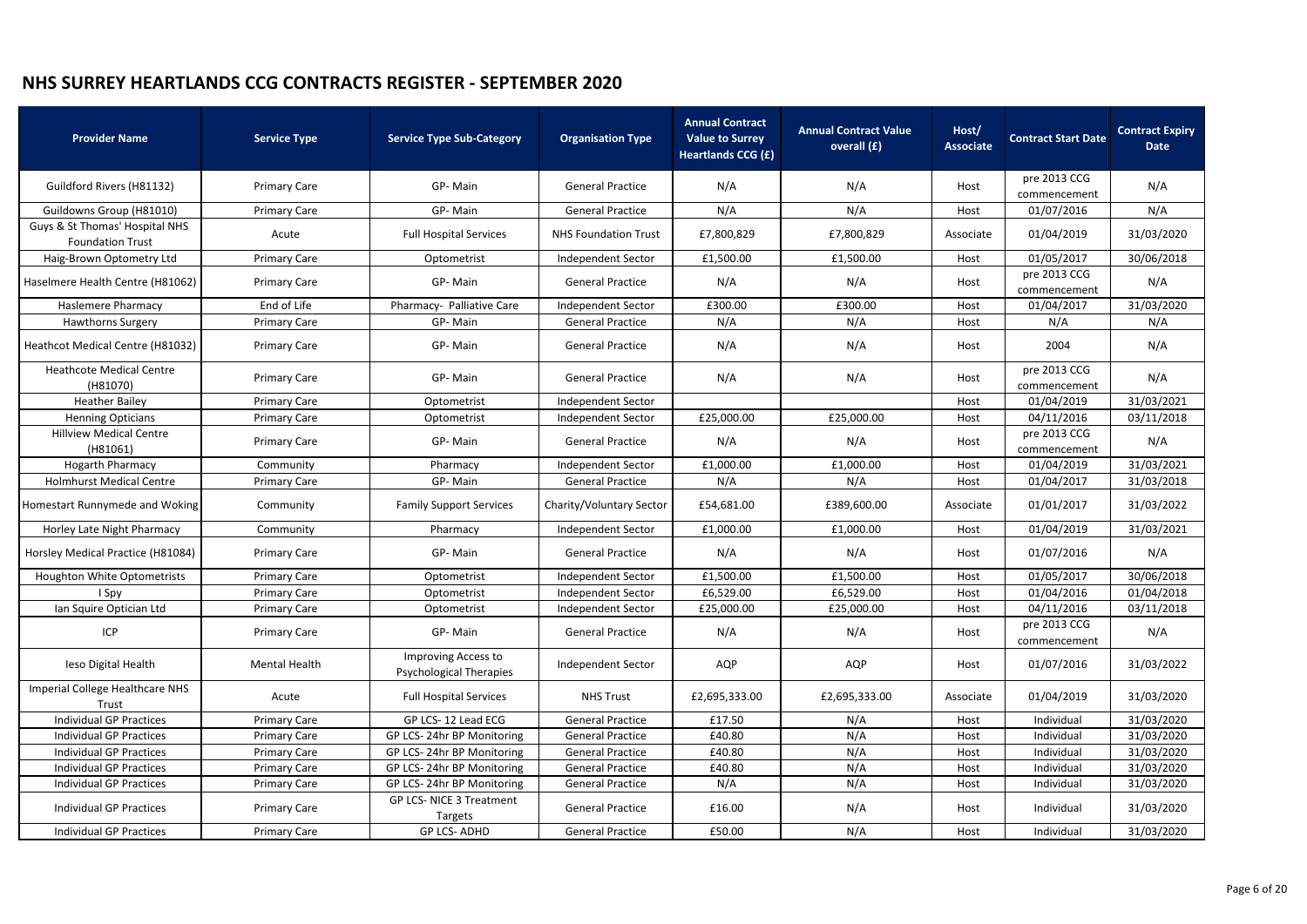| <b>Provider Name</b>           | <b>Service Type</b> | <b>Service Type Sub-Category</b>                                  | <b>Organisation Type</b> | <b>Annual Contract</b><br><b>Value to Surrey</b><br><b>Heartlands CCG (£)</b> | <b>Annual Contract Value</b><br>overall (£) | Host/<br><b>Associate</b> | <b>Contract Start Date</b> | <b>Contract Expiry</b><br>Date |
|--------------------------------|---------------------|-------------------------------------------------------------------|--------------------------|-------------------------------------------------------------------------------|---------------------------------------------|---------------------------|----------------------------|--------------------------------|
| <b>Individual GP Practices</b> | <b>Primary Care</b> | <b>GP LCS-Ambulatory Blood</b><br><b>Pressure Monitoring</b>      | <b>General Practice</b>  | N/A                                                                           | N/A                                         | Host                      | Individual                 | 31/03/2020                     |
| <b>Individual GP Practices</b> | <b>Primary Care</b> | <b>GP LCS-Ambulatory Blood</b><br><b>Pressure Monitoring</b>      | <b>General Practice</b>  | N/A                                                                           | N/A                                         | Host                      | Individual                 | 31/03/2020                     |
| <b>Individual GP Practices</b> | <b>Primary Care</b> | <b>GP LCS-Ambulatory Blood</b><br><b>Pressure Monitoring</b>      | <b>General Practice</b>  | N/A                                                                           | N/A                                         | Host                      | Individual                 | 31/01/2020                     |
| <b>Individual GP Practices</b> | <b>Primary Care</b> | GP LCS- Ambulatory Venous Leg<br>Ulcer                            | <b>General Practice</b>  | N/A                                                                           | N/A                                         | Host                      | Individual                 | 31/03/2020                     |
| <b>Individual GP Practices</b> | <b>Primary Care</b> | GP LCS- Anti-coagulation                                          | <b>General Practice</b>  | N/A                                                                           | N/A                                         | Host                      | Individual                 | 31/03/2020                     |
| <b>Individual GP Practices</b> | <b>Primary Care</b> | GP LCS- Anti-coagulation                                          | <b>General Practice</b>  | N/A                                                                           | N/A                                         | Host                      | Individual                 | 31/03/2020                     |
| <b>Individual GP Practices</b> | <b>Primary Care</b> | GP LCS- Buddy Referral System                                     | <b>General Practice</b>  | N/A                                                                           | N/A                                         | Host                      | Individual                 | 31/03/2020                     |
| <b>Individual GP Practices</b> | <b>Primary Care</b> | GP LCS- Care homes                                                | <b>General Practice</b>  | N/A                                                                           | N/A                                         | Host                      | Individual                 | 31/03/2020                     |
| <b>Individual GP Practices</b> | <b>Primary Care</b> | GP LCS- Delivery of Key Care<br>Processes                         | <b>General Practice</b>  | £3.48                                                                         | N/A                                         | Host                      | Individual                 | 31/03/2020                     |
| <b>Individual GP Practices</b> | <b>Primary Care</b> | GP LCS- Denosumab                                                 | <b>General Practice</b>  | £40.00                                                                        | N/A                                         | Host                      | Individual                 | 31/03/2020                     |
| <b>Individual GP Practices</b> | <b>Primary Care</b> | GP LCS- Denosumab -<br>Continuing Subcutaneous<br>Injections      | <b>General Practice</b>  | £25.00                                                                        | N/A                                         | Host                      | Individual                 | 31/03/2020                     |
| <b>Individual GP Practices</b> | <b>Primary Care</b> | GP LCS- Denosumab - First<br>Subcutaneous Injections              | <b>General Practice</b>  | £40.00                                                                        | N/A                                         | Host                      | Individual                 | 31/03/2020                     |
| <b>Individual GP Practices</b> | <b>Primary Care</b> | GP LCS-Dermatoscopes                                              | <b>General Practice</b>  | £30.00                                                                        | N/A                                         | Host                      | Individual                 | 31/03/2020                     |
| <b>Individual GP Practices</b> | <b>Primary Care</b> | GP LCS- Diabetes - Achievement<br>of NICE 3 Treatment Targets (A) | <b>General Practice</b>  | £16.00                                                                        | N/A                                         | Host                      | Individual                 | 31/03/2020                     |
| <b>Individual GP Practices</b> | <b>Primary Care</b> | GP LCS- Diabetes combined                                         | <b>General Practice</b>  | N/A                                                                           | N/A                                         | Host                      | Individual                 | 31/03/2020                     |
| <b>Individual GP Practices</b> | <b>Primary Care</b> | GP LCS-Diabetes - Delivery of all<br>key care processes (B)       | <b>General Practice</b>  | N/A                                                                           | N/A                                         | Host                      | Individual                 | 01/01/2020                     |
| <b>Individual GP Practices</b> | <b>Primary Care</b> | GP LCS-Diabetes - Delivery of all<br>key care processes (B)       | <b>General Practice</b>  | N/A                                                                           | N/A                                         | Host                      | Individual                 | 31/03/2020                     |
| <b>Individual GP Practices</b> | <b>Primary Care</b> | GP LCS-Diabetes - Delivery of all<br>key care processes (B)       | <b>General Practice</b>  | £10.00                                                                        | N/A                                         | Host                      | Individual                 | 31/03/2020                     |
| <b>Individual GP Practices</b> | <b>Primary Care</b> | GP LCS-Diabetes - Delivery of all<br>key care processes (B)       | <b>General Practice</b>  | £3.48                                                                         | N/A                                         | Host                      | Individual                 | 31/03/2020                     |
| <b>Individual GP Practices</b> | <b>Primary Care</b> | GP LCS-Diabetes - Education &<br>Audit (GP)                       | <b>General Practice</b>  | £85.00                                                                        | N/A                                         | Host                      | Individual                 | 31/03/2020                     |
| <b>Individual GP Practices</b> | <b>Primary Care</b> | GP LCS- Diabetes - Education &<br>Audit (PN)                      | <b>General Practice</b>  | £25.00                                                                        | N/A                                         | Host                      | Individual                 | 31/03/2020                     |
| <b>Individual GP Practices</b> | <b>Primary Care</b> | GP LCS-Diabetes - GLP-1<br>Initiation                             | <b>General Practice</b>  | £75.00                                                                        | N/A                                         | Host                      | Individual                 | 31/03/2020                     |
| <b>Individual GP Practices</b> | <b>Primary Care</b> | GP LCS-Diabetes - Insulin<br>Initiation                           | <b>General Practice</b>  | £200.00                                                                       | N/A                                         | Host                      | Individual                 | 31/03/2020                     |
| <b>Individual GP Practices</b> | <b>Primary Care</b> | GP LCS-Diabetes - NDPP                                            | <b>General Practice</b>  | £7.00                                                                         | N/A                                         | Host                      | Individual                 | 31/03/2020                     |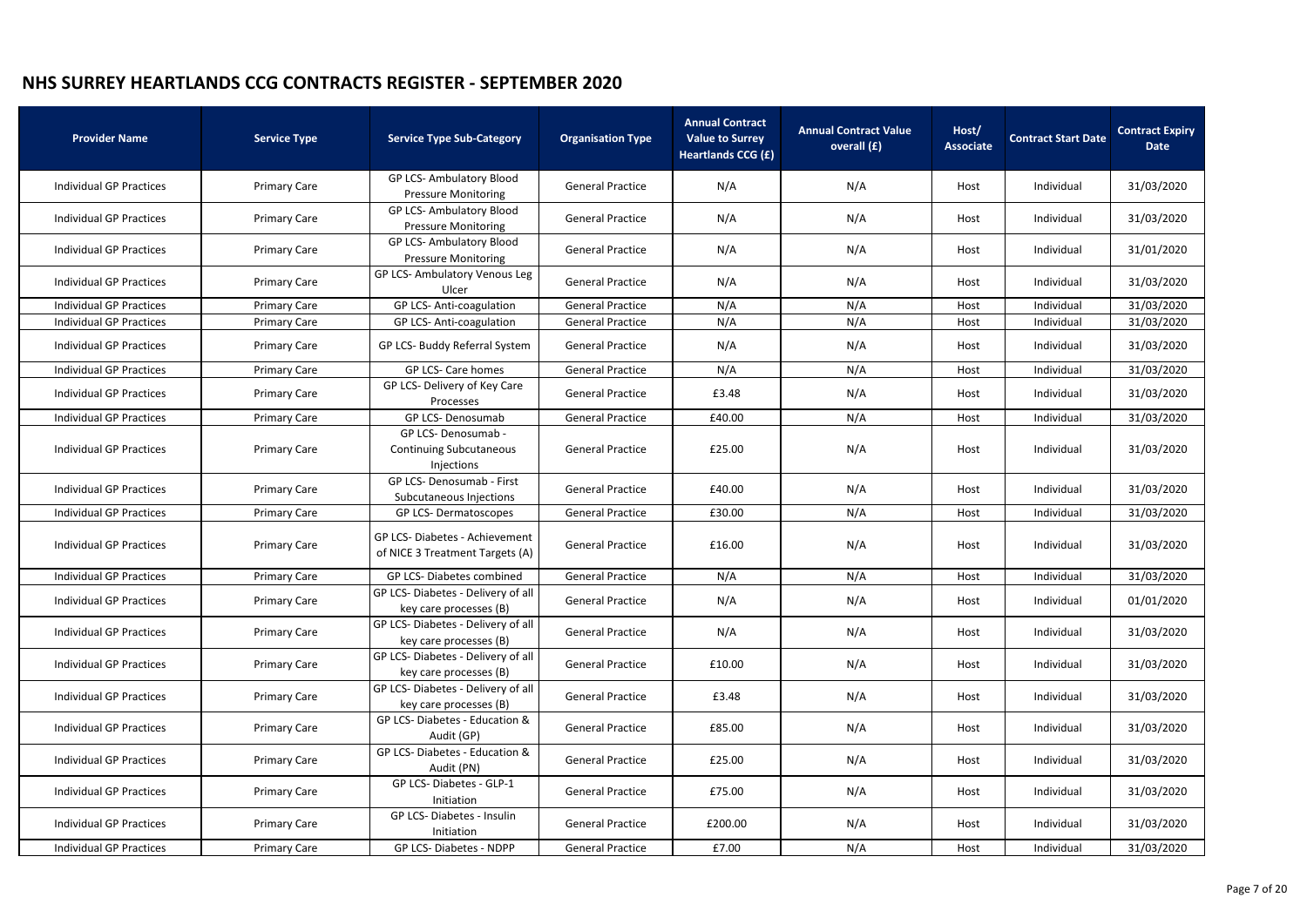| GP LCS- Diabetes Domiciliary<br><b>General Practice</b><br>N/A<br>31/03/2020<br><b>Individual GP Practices</b><br><b>Primary Care</b><br>£6.50<br>Individual<br>Host<br>Visit<br>N/A<br>Individual<br>31/03/2020<br><b>Individual GP Practices</b><br><b>Primary Care</b><br>GP LCS-DOAC annual review<br><b>General Practice</b><br>£16.00<br>Host<br>GP LCS-DOAC Patients with AF<br>N/A<br>31/03/2020<br><b>Individual GP Practices</b><br><b>Primary Care</b><br><b>General Practice</b><br>£32.00<br>Individual<br>who have commenced on<br>Host<br>appropriate DOAC therapy<br><b>GP LCS-DOAC Patients with</b> |
|-----------------------------------------------------------------------------------------------------------------------------------------------------------------------------------------------------------------------------------------------------------------------------------------------------------------------------------------------------------------------------------------------------------------------------------------------------------------------------------------------------------------------------------------------------------------------------------------------------------------------|
|                                                                                                                                                                                                                                                                                                                                                                                                                                                                                                                                                                                                                       |
|                                                                                                                                                                                                                                                                                                                                                                                                                                                                                                                                                                                                                       |
|                                                                                                                                                                                                                                                                                                                                                                                                                                                                                                                                                                                                                       |
|                                                                                                                                                                                                                                                                                                                                                                                                                                                                                                                                                                                                                       |
| other indications who have<br>£32.00<br>N/A<br>31/03/2020<br><b>Individual GP Practices</b><br><b>Primary Care</b><br><b>General Practice</b><br>Individual<br>Host<br>commenced on appropriate<br>DOAC therapy                                                                                                                                                                                                                                                                                                                                                                                                       |
| N/A<br>Individual<br>31/03/2020<br><b>Individual GP Practices</b><br>GP LCS-Doppler<br><b>General Practice</b><br>£40.00<br><b>Primary Care</b><br>Host                                                                                                                                                                                                                                                                                                                                                                                                                                                               |
| N/A<br>31/03/2020<br><b>Individual GP Practices</b><br>GP LCS- Drug monitoring<br><b>General Practice</b><br>Individual<br><b>Primary Care</b><br>Host                                                                                                                                                                                                                                                                                                                                                                                                                                                                |
| <b>GP LCS- Drug Monitoring</b><br>£20.59<br>N/A<br>31/03/2020<br><b>Individual GP Practices</b><br><b>Primary Care</b><br><b>General Practice</b><br>Individual<br>Host<br>(formerly Rheumatology)                                                                                                                                                                                                                                                                                                                                                                                                                    |
| <b>GP LCS- Drug Monitoring</b><br>N/A<br>31/03/2020<br><b>Individual GP Practices</b><br><b>General Practice</b><br>£19.80<br>Individual<br><b>Primary Care</b><br>Host<br>(formerly Rheumatology)                                                                                                                                                                                                                                                                                                                                                                                                                    |
| <b>GP LCS-DVT</b><br>N/A<br>Individual<br>31/03/2020<br><b>Individual GP Practices</b><br><b>General Practice</b><br><b>Primary Care</b><br>Host                                                                                                                                                                                                                                                                                                                                                                                                                                                                      |
| GP LCS- DVT - Initial assessment<br>N/A<br>£98.00<br>31/03/2020<br><b>Individual GP Practices</b><br><b>Primary Care</b><br><b>General Practice</b><br>Individual<br>Host<br>showing DVT                                                                                                                                                                                                                                                                                                                                                                                                                              |
| GP LCS- DVT - Initial assessment<br>N/A<br>31/03/2020<br><b>Individual GP Practices</b><br><b>Primary Care</b><br><b>General Practice</b><br>£132.00<br>Individual<br>Host<br>likely DVT                                                                                                                                                                                                                                                                                                                                                                                                                              |
| GP LCS- DVT - Initial assessment<br>N/A<br>31/03/2020<br><b>Individual GP Practices</b><br><b>Primary Care</b><br><b>General Practice</b><br>£161.00<br>Individual<br>Host<br>shows DVT                                                                                                                                                                                                                                                                                                                                                                                                                               |
| GP LCS- DVT - Initial Wells<br>assessment shows unlikely DVT<br><b>Individual GP Practices</b><br>but D-Dimer positive and post<br>£161.00<br>N/A<br>Individual<br>31/03/2020<br><b>Primary Care</b><br><b>General Practice</b><br>Host<br>scan reviews for a positive scan<br>needed.                                                                                                                                                                                                                                                                                                                                |
| GP LCS- DVT - Initial Wells score<br>N/A<br>31/03/2020<br><b>Individual GP Practices</b><br><b>Primary Care</b><br><b>General Practice</b><br>£55.00<br>Individual<br>Host<br>assessment is unlikely                                                                                                                                                                                                                                                                                                                                                                                                                  |
| 31/03/2020<br>Individual<br><b>Individual GP Practices</b><br><b>Primary Care</b><br>GP LCS- DVT Assessment<br><b>General Practice</b><br>£35.00<br>N/A<br>Host                                                                                                                                                                                                                                                                                                                                                                                                                                                       |
| <b>GP LCS- DVT NOAC/USS</b><br>N/A<br>31/03/2020<br><b>Individual GP Practices</b><br><b>Primary Care</b><br><b>General Practice</b><br>£16.00<br>Host<br>Individual                                                                                                                                                                                                                                                                                                                                                                                                                                                  |
| GP LCS- DVT Stage 1 - Post scan<br>N/A<br>31/03/2020<br><b>Individual GP Practices</b><br><b>Primary Care</b><br><b>General Practice</b><br>£20.00<br>Individual<br>Host<br>review                                                                                                                                                                                                                                                                                                                                                                                                                                    |
| GP LCS- DVT Stage 2 - 3 week<br>N/A<br>31/03/2020<br><b>Individual GP Practices</b><br><b>Primary Care</b><br><b>General Practice</b><br>£15.00<br>Individual<br>Host<br>dose switch                                                                                                                                                                                                                                                                                                                                                                                                                                  |
| GP LCS- DVT Stage 3 - 3 month<br>£20.00<br>N/A<br>31/03/2020<br><b>Individual GP Practices</b><br><b>Primary Care</b><br><b>General Practice</b><br>Individual<br>Host<br>review                                                                                                                                                                                                                                                                                                                                                                                                                                      |
| <b>Individual GP Practices</b><br>GP LCS- Ear Irrigation<br><b>General Practice</b><br>£14.90<br>N/A<br>Individual<br>31/03/2020<br><b>Primary Care</b><br>Host                                                                                                                                                                                                                                                                                                                                                                                                                                                       |
| N/A<br>31/03/2020<br><b>Individual GP Practices</b><br><b>Primary Care</b><br>GP LCS- Ear Irrigation<br><b>General Practice</b><br>Individual<br>Host                                                                                                                                                                                                                                                                                                                                                                                                                                                                 |
| N/A<br><b>Individual GP Practices</b><br><b>General Practice</b><br>01/04/2019<br>31/03/2020<br><b>Primary Care</b><br>GP LCS- Ear Irrigation<br>Various<br>Host                                                                                                                                                                                                                                                                                                                                                                                                                                                      |
| N/A<br><b>Individual GP Practices</b><br>£50.58<br>31/03/2020<br><b>Primary Care</b><br><b>GP LCS- Ear Micro suction</b><br><b>General Practice</b><br>Individual<br>Host                                                                                                                                                                                                                                                                                                                                                                                                                                             |
| GP LCS-ECG - 12 Lead ECG<br>£22.00<br>N/A<br>31/03/2020<br><b>Individual GP Practices</b><br><b>General Practice</b><br>Individual<br><b>Primary Care</b><br>Host                                                                                                                                                                                                                                                                                                                                                                                                                                                     |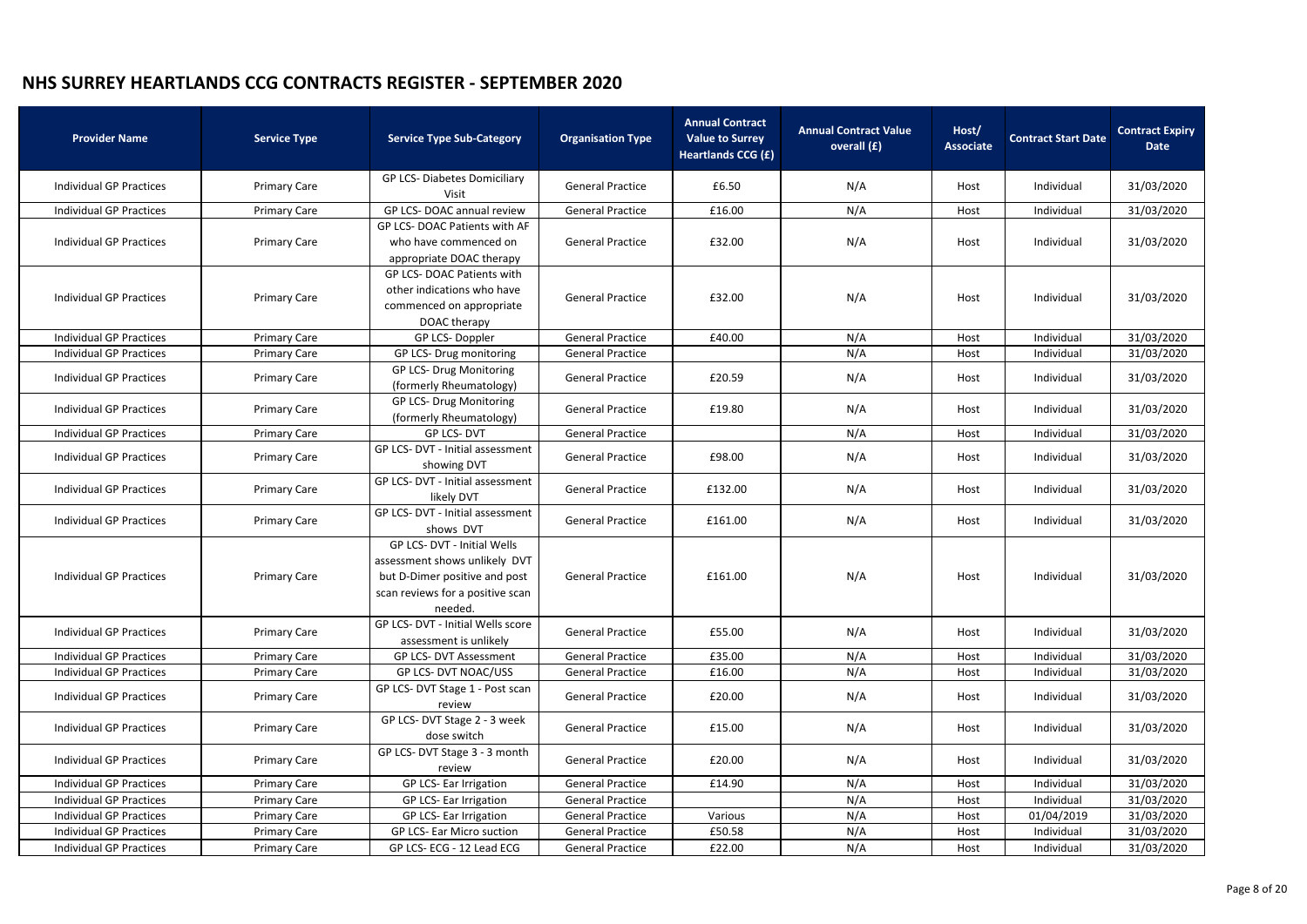| <b>Provider Name</b>           | <b>Service Type</b> | <b>Service Type Sub-Category</b>                           | <b>Organisation Type</b> | <b>Annual Contract</b><br><b>Value to Surrey</b><br><b>Heartlands CCG (£)</b> | <b>Annual Contract Value</b><br>overall (£) | Host/<br><b>Associate</b> | <b>Contract Start Date</b> | <b>Contract Expiry</b><br><b>Date</b> |
|--------------------------------|---------------------|------------------------------------------------------------|--------------------------|-------------------------------------------------------------------------------|---------------------------------------------|---------------------------|----------------------------|---------------------------------------|
| <b>Individual GP Practices</b> | <b>Primary Care</b> | <b>GP LCS-Education and Audit -</b><br>GP (per hour)       | <b>General Practice</b>  | £85.00                                                                        | N/A                                         | Host                      | Individual                 | 31/03/2020                            |
| Individual GP Practices        | <b>Primary Care</b> | GP LCS- Education and Audit -<br>Practice Nurse (per hour) | <b>General Practice</b>  | £25.00                                                                        | N/A                                         | Host                      | Individual                 | 31/03/2020                            |
| <b>Individual GP Practices</b> | <b>Primary Care</b> | <b>GP LCS- Elective Care</b>                               | <b>General Practice</b>  | N/A                                                                           | N/A                                         | Host                      | Individual                 | 31/03/2020                            |
| <b>Individual GP Practices</b> | <b>Primary Care</b> | GP LCS- Engagement                                         | <b>General Practice</b>  | N/A                                                                           | N/A                                         | Host                      | Individual                 | 31/03/2020                            |
| Individual GP Practices        | <b>Primary Care</b> | <b>GP LCS- Extended Hours</b>                              | <b>General Practice</b>  | N/A                                                                           | N/A                                         | Host                      | Individual                 | 31/03/2020                            |
| <b>Individual GP Practices</b> | <b>Primary Care</b> | GP LCS- Frailty Initiative                                 | <b>General Practice</b>  | N/A                                                                           | N/A                                         | Host                      | Individual                 | 31/03/2020                            |
| <b>Individual GP Practices</b> | <b>Primary Care</b> | GP LCS- GLP-1 Imitation                                    | <b>General Practice</b>  | £200.00                                                                       | N/A                                         | Host                      | Individual                 | 31/03/2020                            |
| <b>Individual GP Practices</b> | <b>Primary Care</b> | GP LCS- Out of Hours Service                               | <b>General Practice</b>  | £1,756,667.00 (per<br>annum)                                                  | N/A                                         | Host                      | Individual                 | 31/03/2020                            |
| <b>Individual GP Practices</b> | <b>Primary Care</b> | GP LCS- Influenza Outbreaks                                | <b>General Practice</b>  | Various                                                                       | N/A                                         | Host                      | 01/04/2019                 | 31/03/2020                            |
| <b>Individual GP Practices</b> | <b>Primary Care</b> | GP LCS- Influenza Outbreaks                                | <b>General Practice</b>  | £30.00                                                                        | N/A                                         | Host                      | Individual                 | 31/03/2020                            |
| <b>Individual GP Practices</b> | <b>Primary Care</b> | GP LCS- Influenza Outbreaks                                | <b>General Practice</b>  | £30.00                                                                        | N/A                                         | Host                      | Individual                 | 31/03/2020                            |
| <b>Individual GP Practices</b> | <b>Primary Care</b> | <b>GP LCS-INR</b>                                          | <b>General Practice</b>  | N/A                                                                           | N/A                                         | Host                      | Individual                 | 31/03/2020                            |
| <b>Individual GP Practices</b> | <b>Primary Care</b> | GP LCS-INR - Initiation                                    | <b>General Practice</b>  | £74.35                                                                        | N/A                                         | Host                      | Individual                 | 31/03/2020                            |
| <b>Individual GP Practices</b> | <b>Primary Care</b> | GP LCS- INR- Maintenance                                   | <b>General Practice</b>  | £53.03                                                                        | N/A                                         | Host                      | Individual                 | 31/03/2020                            |
| <b>Individual GP Practices</b> | <b>Primary Care</b> | <b>GP LCS-INR-Initiation</b>                               | <b>General Practice</b>  | £56.37                                                                        | N/A                                         | Host                      | Individual                 | 31/03/2020                            |
| <b>Individual GP Practices</b> | <b>Primary Care</b> | GP LCS- INR - Pathology-<br>Maintenance                    | <b>General Practice</b>  | £39.31                                                                        | N/A                                         | Host                      | Individual                 | 31/03/2020                            |
| Individual GP Practices        | <b>Primary Care</b> | GP LCS- INR - Lab Test 1<br>(Initiation) - no new sign up  | <b>General Practice</b>  | £23.50                                                                        | N/A                                         | Host                      | Individual                 | 31/03/2020                            |
| <b>Individual GP Practices</b> | <b>Primary Care</b> | GP LCS- INR - Lab Test 2<br>(Maintenance) - no new sign up | <b>General Practice</b>  | £33.87                                                                        | N/A                                         | Host                      | Individual                 | 31/03/2020                            |
| <b>Individual GP Practices</b> | <b>Primary Care</b> | <b>GP LCS-INR Domiciliary Visit</b>                        | <b>General Practice</b>  | £6.50                                                                         | N/A                                         | Host                      | Individual                 | 31/03/2020                            |
| <b>Individual GP Practices</b> | <b>Primary Care</b> | <b>GP LCS-INR Domiciliary Visit</b>                        | <b>General Practice</b>  | £12.00                                                                        | N/A                                         | Host                      | Individual                 | 31/03/2020                            |
| <b>Individual GP Practices</b> | <b>Primary Care</b> | GP LCS- INR NPT-2                                          | <b>General Practice</b>  | £52.97                                                                        | N/A                                         | Host                      | Individual                 | 31/03/2020                            |
| <b>Individual GP Practices</b> | <b>Primary Care</b> | <b>GP LCS-Insulin Initiation</b>                           | <b>General Practice</b>  | £200.00                                                                       | N/A                                         | Host                      | Individual                 | 31/03/2020                            |
| <b>Individual GP Practices</b> | <b>Primary Care</b> | <b>GP LCS-Learning Disabilities</b><br>27/40 68%           | <b>General Practice</b>  | N/A                                                                           | N/A                                         | Host                      | Individual                 | 31/03/2020                            |
| <b>Individual GP Practices</b> | <b>Primary Care</b> | GP LCS- Leg Ulcer Dressings &<br>Complex 10min app         | <b>General Practice</b>  | £9.85                                                                         | N/A                                         | Host                      | Individual                 | 31/03/2020                            |
| <b>Individual GP Practices</b> | <b>Primary Care</b> | GP LCS- Leg Ulcer Dressings &<br>Complex 15min app         | <b>General Practice</b>  | £16.79                                                                        | N/A                                         | Host                      | Individual                 | 31/03/2020                            |
| <b>Individual GP Practices</b> | <b>Primary Care</b> | GP LCS- Leg Ulcer Dressings &<br>Complex 20min app         | <b>General Practice</b>  | £19.51                                                                        | N/A                                         | Host                      | Individual                 | 31/03/2020                            |
| Individual GP Practices        | <b>Primary Care</b> | GP LCS- Leg Ulcer Dressings &<br>Complex 30min app         | <b>General Practice</b>  | £25.91                                                                        | N/A                                         | Host                      | Individual                 | 31/03/2020                            |
| Individual GP Practices        | <b>Primary Care</b> | GP LCS- Leg Ulcer Dressings &<br>Complex 40min app         | <b>General Practice</b>  | £30.82                                                                        | N/A                                         | Host                      | Individual                 | 31/03/2020                            |
| <b>Individual GP Practices</b> | <b>Primary Care</b> | GP LCS- Leg Ulcer Management                               | <b>General Practice</b>  | N/A                                                                           | N/A                                         | Host                      | Individual                 | 31/03/2020                            |
| <b>Individual GP Practices</b> | <b>Primary Care</b> | GP LCS-LHRH Injection                                      | <b>General Practice</b>  | £19.80                                                                        | N/A                                         | Host                      | Individual                 | 31/03/2020                            |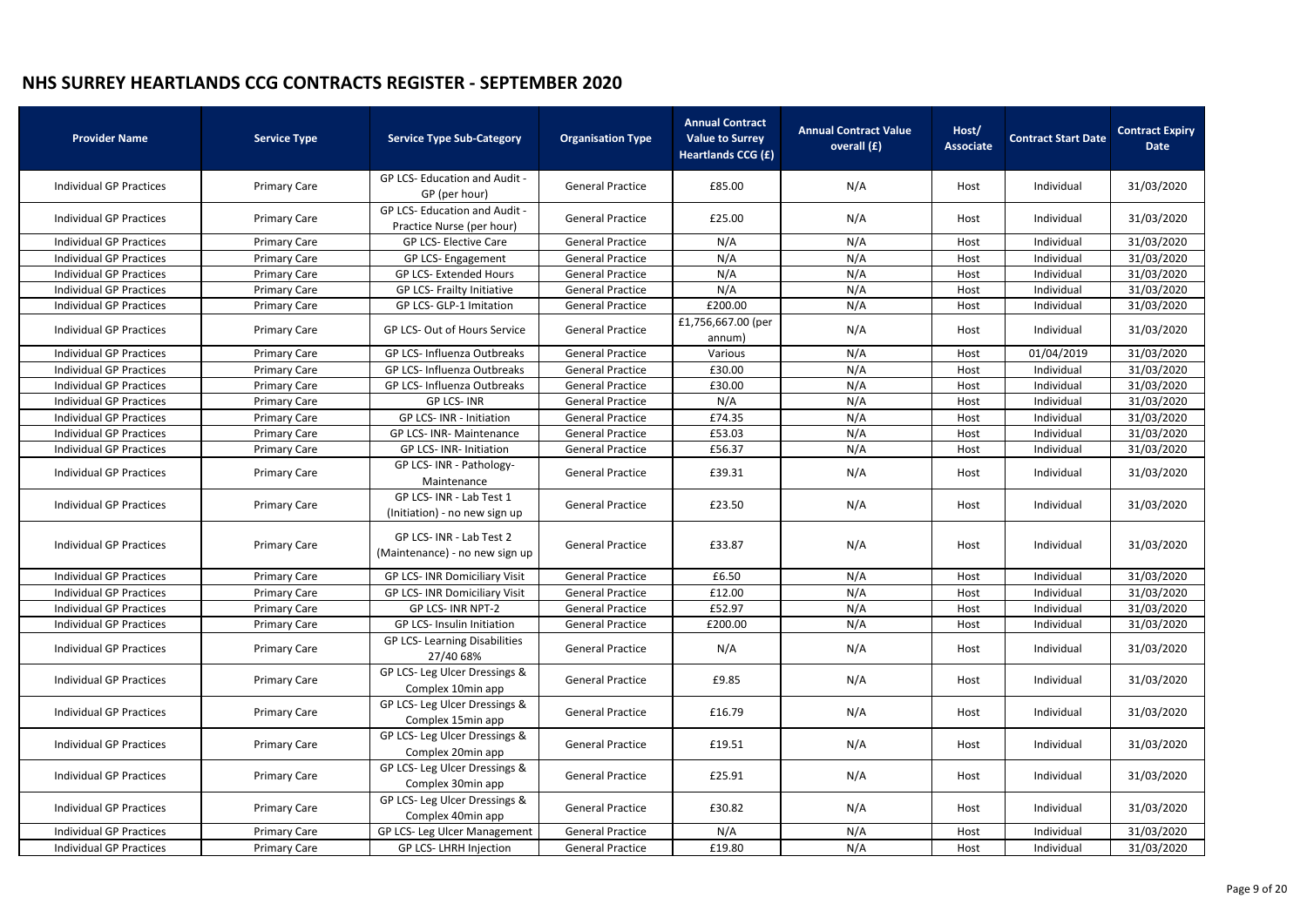| <b>Provider Name</b>           | <b>Service Type</b> | <b>Service Type Sub-Category</b>                                           | <b>Organisation Type</b> | <b>Annual Contract</b><br><b>Value to Surrey</b><br><b>Heartlands CCG (£)</b> | <b>Annual Contract Value</b><br>overall (£) | Host/<br><b>Associate</b> | <b>Contract Start Date</b> | <b>Contract Expiry</b><br><b>Date</b> |
|--------------------------------|---------------------|----------------------------------------------------------------------------|--------------------------|-------------------------------------------------------------------------------|---------------------------------------------|---------------------------|----------------------------|---------------------------------------|
| <b>Individual GP Practices</b> | <b>Primary Care</b> | <b>GP LCS-LHRHa</b>                                                        | <b>General Practice</b>  | £24.93                                                                        | N/A                                         | Host                      | Individual                 | 31/03/2020                            |
| <b>Individual GP Practices</b> | <b>Primary Care</b> | GP LCS-LHRHa                                                               | <b>General Practice</b>  | N/A                                                                           | N/A                                         | Host                      | Individual                 | 31/03/2020                            |
| Individual GP Practices        | <b>Primary Care</b> | GP LCS- LHRHa Domiciliary Visit                                            | <b>General Practice</b>  | £6.50                                                                         | N/A                                         | Host                      | Individual                 | 31/03/2020                            |
| <b>Individual GP Practices</b> | <b>Primary Care</b> | GP LCS- Minor Surgery                                                      | <b>General Practice</b>  | N/A                                                                           | N/A                                         | Host                      | Individual                 | 31/03/2020                            |
| <b>Individual GP Practices</b> | <b>Primary Care</b> | GP LCS- Minor Surgery A                                                    | <b>General Practice</b>  | £17.05                                                                        | N/A                                         | Host                      | Individual                 | 31/03/2020                            |
| Individual GP Practices        | <b>Primary Care</b> | GP LCS- Minor Surgery A                                                    | <b>General Practice</b>  | £9.85                                                                         | N/A                                         | Host                      | Individual                 | 31/03/2020                            |
| <b>Individual GP Practices</b> | <b>Primary Care</b> | GP LCS- Minor Surgery B                                                    | <b>General Practice</b>  | £32.99                                                                        | N/A                                         | Host                      | Individual                 | 31/03/2020                            |
| <b>Individual GP Practices</b> | <b>Primary Care</b> | GP LCS- Minor Surgery B                                                    | <b>General Practice</b>  | £45.99                                                                        | N/A                                         | Host                      | Individual                 | 31/03/2020                            |
| <b>Individual GP Practices</b> | <b>Primary Care</b> | GP LCS- Minor Surgery C                                                    | <b>General Practice</b>  | £48.95                                                                        | N/A                                         | Host                      | Individual                 | 31/03/2020                            |
| <b>Individual GP Practices</b> | <b>Primary Care</b> | GP LCS- Minor Surgery C                                                    | <b>General Practice</b>  | £47.92                                                                        | N/A                                         | Host                      | Individual                 | 31/03/2020                            |
| <b>Individual GP Practices</b> | <b>Primary Care</b> | GP LCS- Minor Surgery D                                                    | <b>General Practice</b>  | £96.85                                                                        | N/A                                         | Host                      | Individual                 | 31/03/2020                            |
| <b>Individual GP Practices</b> | <b>Primary Care</b> | GP LCS- Minor Surgery D                                                    | <b>General Practice</b>  | £95.84                                                                        | N/A                                         | Host                      | Individual                 | 31/03/2020                            |
| <b>Individual GP Practices</b> | <b>Primary Care</b> | <b>GP LCS-NDPP</b>                                                         | <b>General Practice</b>  | £7.00                                                                         | N/A                                         | Host                      | Individual                 | 31/03/2020                            |
| Individual GP Practices        | <b>Primary Care</b> | GP LCS- Out of Area-8/40 20%                                               | <b>General Practice</b>  | N/A                                                                           | N/A                                         | Host                      | Individual                 | 31/03/2020                            |
| <b>Individual GP Practices</b> | <b>Primary Care</b> | GP LCS- Phlebotomy                                                         | <b>General Practice</b>  | £2.29                                                                         | N/A                                         | Host                      | Individual                 | 31/03/2020                            |
| <b>Individual GP Practices</b> | <b>Primary Care</b> | GP LCS- Phlebotomy                                                         | <b>General Practice</b>  | N/A                                                                           | N/A                                         | Host                      | Individual                 | 31/03/2020                            |
| <b>Individual GP Practices</b> | <b>Primary Care</b> | GP LCS- Phlebotomy                                                         | <b>General Practice</b>  | N/A                                                                           | N/A                                         | Host                      | Individual                 | 31/03/2020                            |
| <b>Individual GP Practices</b> | <b>Primary Care</b> | GP LCS- Phlebotomy                                                         | <b>General Practice</b>  | £2.26                                                                         | N/A                                         | Host                      | Individual                 | 31/03/2020                            |
| <b>Individual GP Practices</b> | <b>Primary Care</b> | GP LCS- Phlebotomy                                                         | <b>General Practice</b>  | N/A                                                                           | N/A                                         | Host                      | Individual                 | 31/03/2020                            |
| <b>Individual GP Practices</b> | <b>Primary Care</b> | <b>GP LCS- Phlebotomy Domiciliary</b><br>Visit                             | <b>General Practice</b>  | £12.00                                                                        | N/A                                         | Host                      | Individual                 | 31/03/2020                            |
| <b>Individual GP Practices</b> | <b>Primary Care</b> | GP LCS- Pre Diabetes Register                                              | <b>General Practice</b>  | £18.00                                                                        | N/A                                         | Host                      | Individual                 | 31/03/2020                            |
| Individual GP Practices        | <b>Primary Care</b> | GP LCS- Pre Diabetes Register                                              | <b>General Practice</b>  | £18.00                                                                        | N/A                                         | Host                      | Individual                 | 31/03/2020                            |
| <b>Individual GP Practices</b> | <b>Primary Care</b> | <b>GP LCS- Prescribing</b>                                                 | <b>General Practice</b>  | N/A                                                                           | N/A                                         | Host                      | Individual                 | 31/03/2020                            |
| <b>Individual GP Practices</b> | <b>Primary Care</b> | GP LCS- QOF 40/40 100%                                                     | <b>General Practice</b>  | N/A                                                                           | N/A                                         | Host                      | Individual                 | 31/03/2020                            |
| <b>Individual GP Practices</b> | <b>Primary Care</b> | GP LCS- Removal of Sutures/Clips                                           | <b>General Practice</b>  | N/A                                                                           | N/A                                         | Host                      | Individual                 | 31/03/2020                            |
| <b>Individual GP Practices</b> | <b>Primary Care</b> | GP LCS-Ring Pessary                                                        | <b>General Practice</b>  | Various                                                                       | N/A                                         | Host                      | 01/04/2019                 | 31/03/2020                            |
| <b>Individual GP Practices</b> | <b>Primary Care</b> | GP LCS- Ring Pessary - Initial<br>fitting                                  | <b>General Practice</b>  | £50.00                                                                        | N/A                                         | Host                      | Individual                 | 31/03/2020                            |
| <b>Individual GP Practices</b> | <b>Primary Care</b> | GP LCS- Ring Pessary - Pessary<br>Change (max 3 in any 12 month<br>period) | <b>General Practice</b>  | £40.00                                                                        | N/A                                         | Host                      | Individual                 | 31/03/2020                            |
| <b>Individual GP Practices</b> | <b>Primary Care</b> | GP LCS- SMI Health Checks                                                  | <b>General Practice</b>  | N/A                                                                           | N/A                                         | Host                      | Individual                 | 31/03/2020                            |
| <b>Individual GP Practices</b> | <b>Primary Care</b> | GP LCS- Severe mental heath<br>and suicide prevention                      | <b>General Practice</b>  | N/A                                                                           | N/A                                         | Host                      | Individual                 | 31/03/2020                            |
| <b>Individual GP Practices</b> | <b>Primary Care</b> | <b>GP LCS- Spirometry</b>                                                  | <b>General Practice</b>  | £34.00                                                                        | N/A                                         | Host                      | Individual                 | 31/03/2020                            |
| <b>Individual GP Practices</b> | <b>Primary Care</b> | <b>GP LCS- Spirometry</b>                                                  | <b>General Practice</b>  | N/A                                                                           | N/A                                         | Host                      | Individual                 | 31/03/2020                            |
| <b>Individual GP Practices</b> | <b>Primary Care</b> | <b>GP LCS- Spirometry</b>                                                  | <b>General Practice</b>  | N/A                                                                           | N/A                                         | Host                      | 01/04/2019                 | 31/03/2020                            |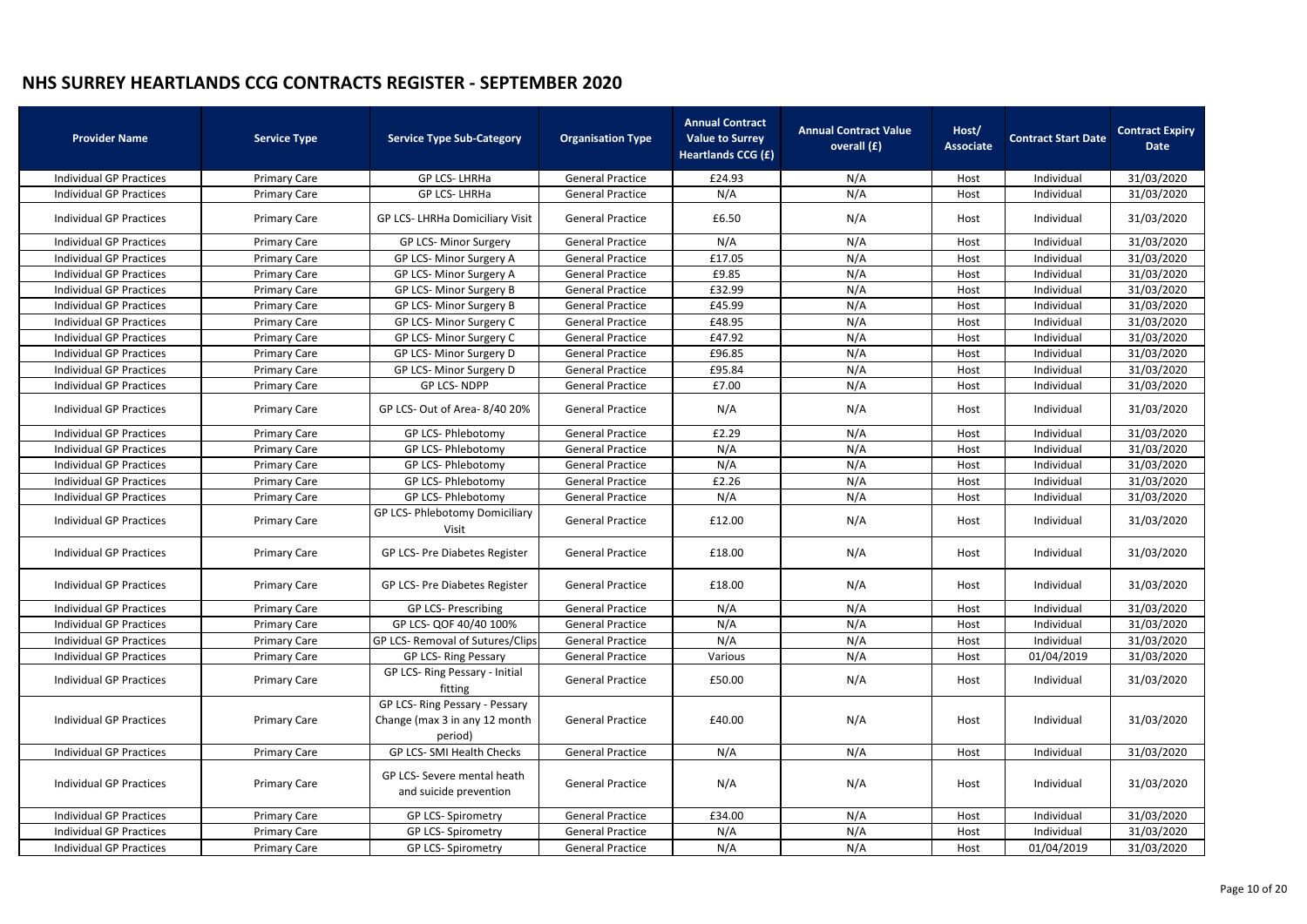| <b>Provider Name</b>                                       | <b>Service Type</b>  | <b>Service Type Sub-Category</b>          | <b>Organisation Type</b>    | <b>Annual Contract</b><br><b>Value to Surrey</b><br><b>Heartlands CCG (£)</b> | <b>Annual Contract Value</b><br>overall (£) | Host/<br><b>Associate</b> | <b>Contract Start Date</b> | <b>Contract Expiry</b><br><b>Date</b> |
|------------------------------------------------------------|----------------------|-------------------------------------------|-----------------------------|-------------------------------------------------------------------------------|---------------------------------------------|---------------------------|----------------------------|---------------------------------------|
| <b>Individual GP Practices</b>                             | <b>Primary Care</b>  | GP LCS- Suture of skin of head or<br>neck | <b>General Practice</b>     | £45.99                                                                        | N/A                                         | Host                      | Individual                 | 31/03/2020                            |
| <b>Individual GP Practices</b>                             | <b>Primary Care</b>  | GP LCS- Suture of skin of other<br>site   | <b>General Practice</b>     | £45.99                                                                        | N/A                                         | Host                      | Individual                 | 31/03/2020                            |
| <b>Individual GP Practices</b>                             | <b>Primary Care</b>  | GP LCS- Unplanned care                    | <b>General Practice</b>     | N/A                                                                           | N/A                                         | Host                      | Individual                 | 31/03/2020                            |
| <b>Individual GP Practices</b>                             | <b>Primary Care</b>  | GP LCS- Violent Patients 2/40 5%          | <b>General Practice</b>     | N/A                                                                           | N/A                                         | Host                      | Individual                 | 31/03/2020                            |
| Inhealth EchoTech Ltd                                      | Community            | Adults- Community- Echo                   | <b>Independent Sector</b>   | £56,000.00                                                                    | £56,000.00                                  | Host                      | 01/04/2020                 | 31/03/2021                            |
| JIGSAW SE                                                  | <b>Mental Health</b> | Children's- Mental Health                 | Independent Sector          | £23,226                                                                       | £23,226                                     | Host                      | 01/04/2020                 | 31/03/2021                            |
| Jonathan Kerr Optometrists                                 | <b>Primary Care</b>  | Optometrist                               | Independent Sector          | £900.00                                                                       | £900.00                                     | Host                      | 01/04/2019                 | 31/03/2021                            |
| Kane FM                                                    | <b>Mental Health</b> | Children's- Mental Health                 | <b>Independent Sector</b>   | £30,500                                                                       | £30,500                                     | Host                      | 01/04/2020                 | 31/03/2021                            |
| Kings College Hospital NHS<br><b>Foundation Trust</b>      | Acute                | <b>Full Hospital Services</b>             | <b>NHS Foundation Trust</b> | £887,570.00                                                                   | £5,814,580.00                               | Associate                 | 01/04/2019                 | 31/03/2020                            |
| Kingston Hospital                                          | Acute                | <b>Full Hospital Services</b>             | <b>NHS Foundation Trust</b> | £31,825,338.00                                                                | £31,825,338.00                              | Host                      | 01/04/2019                 | 31/03/2020                            |
| Inhealth Ltd                                               | Community            | Audiologist                               | Independent Sector          | £48,965.00                                                                    | £146,085.00                                 | Host                      | 01/05/2018                 | 30/04/2021                            |
| Kingston Hospital NHS Foundation<br>Trust                  | Community            | Audiologist                               | <b>NHS Foundation Trust</b> | £94,140.00                                                                    | £237,701.00                                 | Host                      | 01/05/2018                 | 30/04/2021                            |
| Laurence Martin Opticians                                  | <b>Primary Care</b>  | Optometrist                               | Independent Sector          | £0.00                                                                         | £0.00                                       | Host                      | 08/04/2016                 | 07/04/2017                            |
| Leighton's Opticians                                       | <b>Primary Care</b>  | Optometrist                               | Independent Sector          | £1,500.00                                                                     | £1,500.00                                   | Host                      | 01/05/2017                 | 30/06/2018                            |
| Leighton's Opticians                                       | <b>Primary Care</b>  | Optometrist                               | Independent Sector          | £25,000.00                                                                    | £25,000.00                                  | Host                      | 04/11/2016                 | 03/11/2018                            |
| Leighton's Opticians                                       | <b>Primary Care</b>  | Optometrist                               | Independent Sector          | £6,529.00                                                                     | N/A                                         | Host                      | 01/04/2016                 | 01/04/2018                            |
| Leith Hill Practice - The Old Forge<br>Surgery<br>(H81113) | <b>Primary Care</b>  | GP-Main                                   | <b>General Practice</b>     | N/A                                                                           | N/A                                         | Host                      | 2004                       | N/A                                   |
| Level 1 Prescribing LCS                                    | <b>Primary Care</b>  | Pharmacy-Level 1 PCQS                     | <b>General Practice</b>     | £207,000.00                                                                   | £207,000.00                                 | Host                      | 01/04/2019                 | 31/03/2020                            |
| Lingfield Opticians                                        | <b>Primary Care</b>  | Optometrist                               | <b>Independent Sector</b>   | £900.00                                                                       | £900.00                                     | Host                      | 01/04/2019                 | 31/03/2020                            |
| Lingfield Surgery                                          | <b>Primary Care</b>  | GP-Main                                   | <b>General Practice</b>     | £0.00                                                                         | £0.00                                       | Host                      | 01/04/2017                 | 31/03/2018                            |
| Littleton Surgery                                          | <b>Primary Care</b>  | GP-Main                                   | <b>General Practice</b>     | N/A                                                                           | N/A                                         | Host                      | 2004                       | N/A                                   |
| <b>Kamsons Pharmacy</b>                                    | Community            | Pharmacy                                  | Independent Sector          | £1,000.00                                                                     | £1,000.00                                   | Host                      | 01/04/2019                 | 31/03/2021                            |
| Lloyds Pharmacy                                            | End of Life          | Pharmacy- Palliative Care                 | Independent Sector          | £300.00                                                                       | £300.00                                     | Host                      | 01/04/2017                 | 31/03/2020                            |
| Lloyds Pharmacy                                            | End of Life          | Pharmacy- Palliative Care                 | Independent Sector          | £300.00                                                                       | £300.00                                     | Host                      | 01/04/2017                 | 31/03/2020                            |
| Lloyds Pharmacy                                            | End of Life          | Pharmacy- Palliative Care                 | Independent Sector          | £300.00                                                                       | £300.00                                     | Host                      | 01/04/2017                 | 31/03/2020                            |
| Lloyds Pharmacy                                            | Community            | Pharmacy                                  | Independent Sector          | £1,000.00                                                                     | £1,000.00                                   | Host                      | 01/04/2019                 | 31/03/2021                            |
| Lloyds Pharmacy                                            | End of Life          | Pharmacy- Palliative Care                 | Independent Sector          | £300.00                                                                       | £300.00                                     | Host                      | 01/04/2017                 | 31/03/2020                            |
| <b>Sussex Community Trust</b><br>(Macmillan)               | End of Life          | <b>Single Specialty Service- Cancer</b>   | <b>NHS Foundation Trust</b> | £165,564.00                                                                   | £480,000.00                                 | Associate                 | 01/04/2020                 | 31/03/2021                            |
| Madeira Medical<br>(H81034)                                | <b>Primary Care</b>  | GP-Main                                   | <b>General Practice</b>     | N/A                                                                           | N/A                                         | Host                      | 2004                       | N/A                                   |
| Maidstone & Tunbridge Wells NHS<br>Trust                   | Acute                | <b>Full Hospital Services</b>             | <b>NHS Trust</b>            | £842,564.00                                                                   | £30,051,701.00                              | Associate                 | 01/04/2019                 | 31/03/2020                            |
| Marie Stopes International                                 | Acute                | <b>Adults-Community</b>                   | Charity/Voluntary Sector    | £599,184.00                                                                   | £599,184.00                                 | Host                      | 01/04/2019                 | 31/03/2020                            |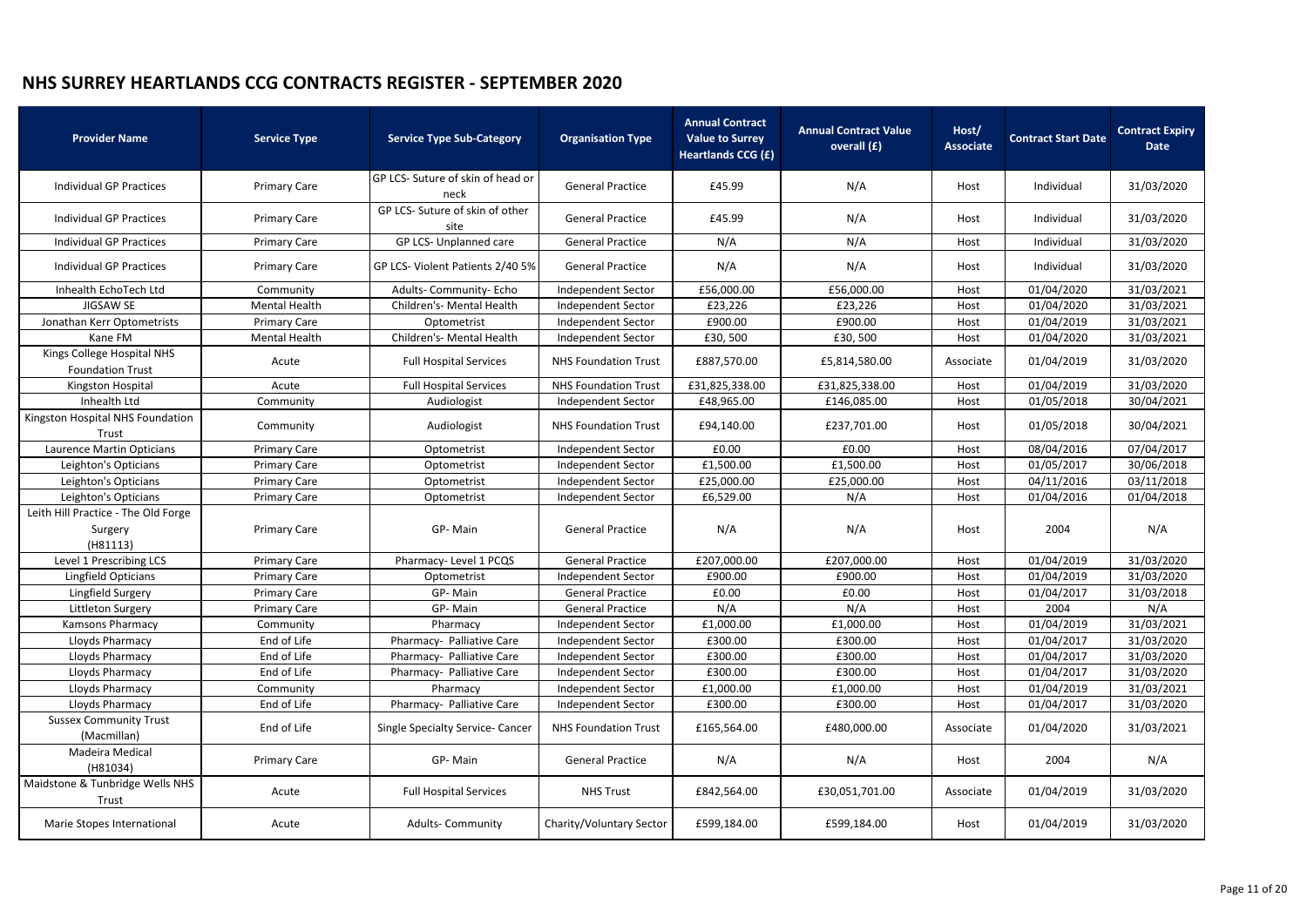| <b>Provider Name</b>                                             | <b>Service Type</b>  | <b>Service Type Sub-Category</b>                      | <b>Organisation Type</b>    | <b>Annual Contract</b><br><b>Value to Surrey</b><br><b>Heartlands CCG (£)</b> | <b>Annual Contract Value</b><br>overall (£) | Host/<br><b>Associate</b> | <b>Contract Start Date</b>   | <b>Contract Expiry</b><br><b>Date</b> |
|------------------------------------------------------------------|----------------------|-------------------------------------------------------|-----------------------------|-------------------------------------------------------------------------------|---------------------------------------------|---------------------------|------------------------------|---------------------------------------|
| Marie Stopes International                                       | Acute                | <b>Termination of Pregnancy</b>                       | Charity/Voluntary Sector    | £71,341.00                                                                    | £71,341.00                                  | Host                      | 01/04/2015                   | 31/03/2021                            |
| Matheson                                                         | <b>Primary Care</b>  | Optometrist                                           | Independent Sector          | £6,529.00                                                                     | N/A                                         | Host                      | 01/04/2016                   | 01/04/2018                            |
| Maybury Surgery<br>(H81643)                                      | <b>Primary Care</b>  | GP-Main                                               | <b>General Practice</b>     | N/A                                                                           | N/A                                         | Host                      | 2004                         | N/A                                   |
| <b>McAteer Opticians</b>                                         | <b>Primary Care</b>  | Optometrist                                           | Independent Sector          | £25,000.00                                                                    | £25,000.00                                  | Host                      | 04/11/2016                   | 03/11/2018                            |
| Medwyn Pharmacy                                                  | End of Life          | Pharmacy- Palliative Care                             | Independent Sector          | £300.00                                                                       | £300.00                                     | Host                      | 01/04/2017                   | 31/03/2020                            |
| Medwyn Surgery<br>(H81072)                                       | <b>Primary Care</b>  | GP-Main                                               | <b>General Practice</b>     | N/A                                                                           | N/A                                         | Host                      | 2004                         | N/A                                   |
| Merrow Park Surgery (H81035)                                     | <b>Primary Care</b>  | GP-Main                                               | <b>General Practice</b>     | N/A                                                                           | N/A                                         | Host                      | 2004                         | N/A                                   |
| Millbrook Healthcare Ltd                                         | Community            | Wheelchairs provision                                 | Independent Sector          | £3,010,453                                                                    | £3,917,646                                  | Host                      | 01/07/2020                   | 30/06/2025                            |
| Mind Matters Surrey (Surrey and<br>Borders IAPT)                 | <b>Mental Health</b> | Improving Access to<br><b>Psychological Therapies</b> | <b>NHS Foundation Trust</b> | <b>AQP</b>                                                                    | AQP                                         | Host                      | 01/07/2016                   | 31/03/2022                            |
| Moorfields Eye Hospital                                          | Acute                | <b>Full Hospital Services</b>                         | <b>NHS Foundation Trust</b> | £2,458,552.00                                                                 | £2,458,552.00                               | Associate                 | 01/04/2019                   | 31/03/2020                            |
| <b>National Autistic Society</b>                                 | <b>Mental Health</b> | Children's- Mental Health                             | Charity/Voluntary Sector    | £9,986.00                                                                     | £42,979.85                                  | Associate                 | 01/04/2020                   | 31/03/2022                            |
| <b>Nethercott Opticians</b>                                      | <b>Primary Care</b>  | Optometrist                                           | Independent Sector          | £1,500.00                                                                     | £1,500.00                                   | Host                      | 01/05/2017                   | 30/06/2018                            |
| NHS South, Central and West<br><b>Commissioning Support Unit</b> | <b>Primary Care</b>  | Advice and Guidance- Digital<br>Support               | Other                       |                                                                               |                                             | Host                      | 23/04/2018                   | 31/03/2021                            |
| <b>Nicklins</b>                                                  | <b>Primary Care</b>  | Optometrist                                           | Independent Sector          | £6,529.00                                                                     | N/A                                         | Host                      | 01/04/2016                   | 01/04/2018                            |
| North West Surrey Integrated Care<br>Services Ltd (NICS)         | <b>Primary Care</b>  | GP Main- Improved Access                              | Independent Sector          | £2,170,152.00                                                                 | £2,170,152.00                               | Host                      | 01/04/2020                   | 31/03/2021                            |
| <b>Nork Clinic</b>                                               | <b>Primary Care</b>  | GP-Main                                               | <b>General Practice</b>     | N/A                                                                           | N/A                                         | Host                      | 2004                         | N/A                                   |
| Norman Prince Opticians<br>(Addlestone)                          | <b>Primary Care</b>  | Optometrist                                           | Independent Sector          | Approx.<br>£25,000/annum                                                      | Approx. £25,000                             | Host                      | 04/11/2016                   | 03/11/2018                            |
| Norman Prince Opticians (Ashford)                                | <b>Primary Care</b>  | Optometrist                                           | Independent Sector          | Approx.<br>£25,000/annum                                                      | Approx. £25,000                             | Host                      | 04/11/2016                   | 03/11/2018                            |
| North West London Hospital NHS<br>Trust                          | Acute                | <b>Full Hospital Services</b>                         | <b>NHS Trust</b>            | £483,781.00                                                                   | £483,781.00                                 | Associate                 | 01/04/2019                   | 31/03/2020                            |
| North West London Hospital NHS<br>Trust                          | Acute                | <b>Full Hospital Services</b>                         | <b>NHS Trust</b>            | £114,763.00                                                                   | £937,998.00                                 | Associate                 | 01/04/2019                   | 31/03/2020                            |
| Nuffield Health                                                  | Acute                | <b>Full Hospital Services</b>                         | Independent Sector          | £1,359,392.00                                                                 | £1,359,392.00                               | Host                      | 01/04/2019                   | 31/03/2020                            |
| Nuffield Health                                                  | Acute                | Full Hospital Services-IVF                            | <b>Independent Sector</b>   | £151,000.00                                                                   | £151,000.00                                 | Host                      | 01/04/2016                   | 31/03/2022                            |
| Optegra                                                          | Acute                | <b>Single Specialty Service</b>                       | Independent Sector          | £719,234.00                                                                   | £719,234.00                                 | Host                      | 01/04/2019                   | 31/03/2020                            |
| Opticiancall Ltd t/a Ashtead Eye<br>Clinic                       | <b>Primary Care</b>  | Optometrist                                           | <b>Independent Sector</b>   | £1,500.00                                                                     | £1,500.00                                   | Host                      | 01/05/2017                   | 30/06/2018                            |
| <b>Ottershaw Surgery</b><br>(H81658)                             | <b>Primary Care</b>  | GP-Main                                               | <b>General Practice</b>     | N/A                                                                           | N/A                                         | Host                      | pre 2013 CCG<br>commencement | N/A                                   |
| Outline                                                          | <b>Mental Health</b> | <b>Family Support Services-LGBT</b>                   | Charity/Voluntary Sector    | £1,489.00                                                                     | £1,552.00                                   | Associate                 | 01/04/2019                   | 31/03/2021                            |
| Oviva Ltd                                                        | Community            | Advice and Guidance-Digital<br>Support                | Independent Sector          | £75,000.00                                                                    | £75,000.00                                  | Host                      | 11/02/2019                   | 31/10/2020                            |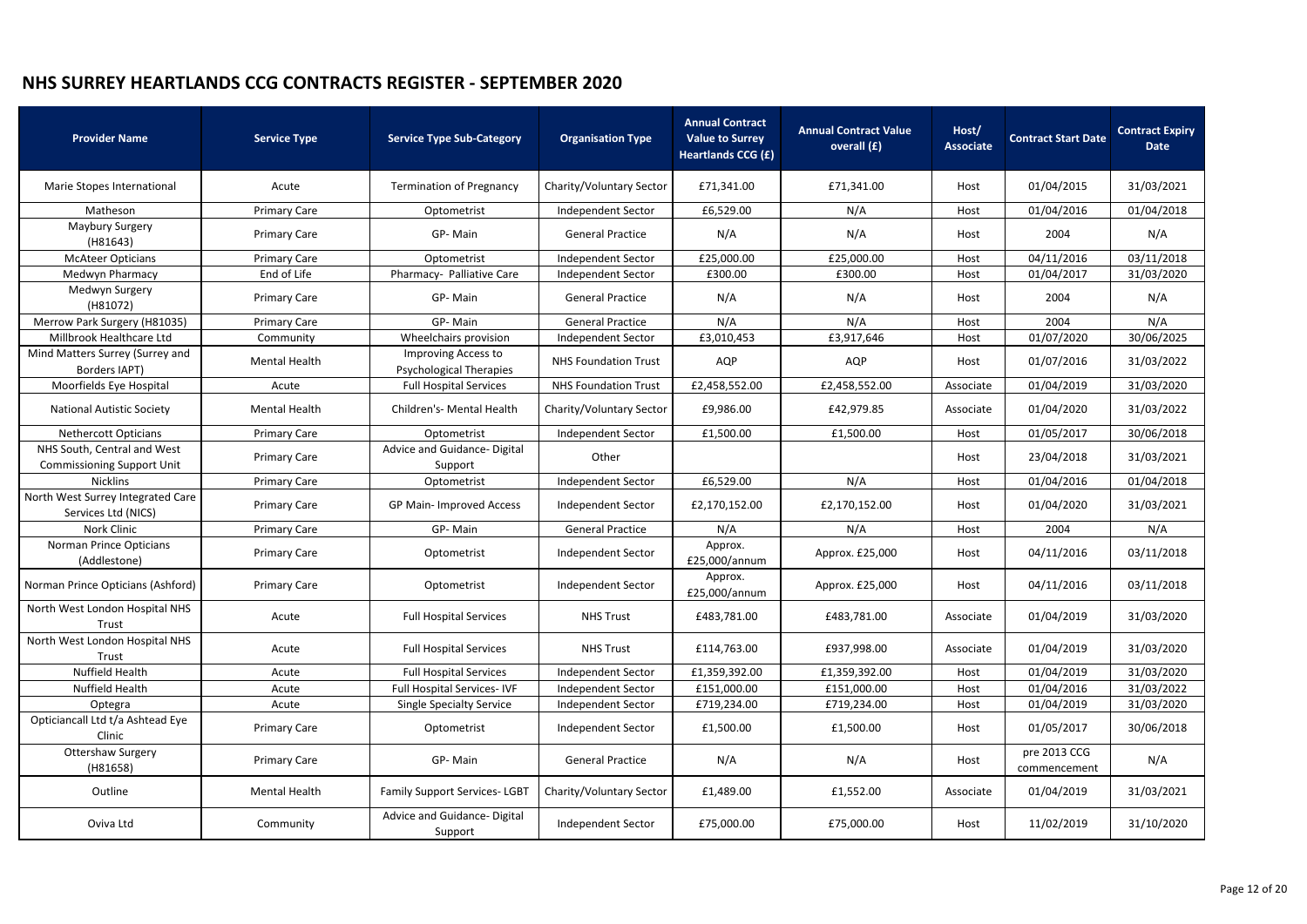| <b>Provider Name</b>                                   | <b>Service Type</b> | <b>Service Type Sub-Category</b>          | <b>Organisation Type</b>    | <b>Annual Contract</b><br><b>Value to Surrey</b><br><b>Heartlands CCG (£)</b> | <b>Annual Contract Value</b><br>overall (£) | Host/<br><b>Associate</b> | <b>Contract Start Date</b>   | <b>Contract Expiry</b><br><b>Date</b> |
|--------------------------------------------------------|---------------------|-------------------------------------------|-----------------------------|-------------------------------------------------------------------------------|---------------------------------------------|---------------------------|------------------------------|---------------------------------------|
| <b>Oxshott Medical Practice</b><br>(H81107)            | <b>Primary Care</b> | GP-Main                                   | <b>General Practice</b>     | N/A                                                                           | N/A                                         | Host                      | 2004                         | N/A                                   |
| Oxted Eye Clinic LTD                                   | <b>Primary Care</b> | Optometrist                               | Independent Sector          | £1,500.00                                                                     | £1,500.00                                   | Host                      |                              |                                       |
| <b>Oxted Health Centre</b>                             | <b>Primary Care</b> | GP-Main                                   | <b>General Practice</b>     | £290.62                                                                       | £290.62                                     | Host                      | 01/04/2019                   | 31/03/2021                            |
| Packers - Virginia Water MP<br>(H81111)                | <b>Primary Care</b> | GP-Main                                   | <b>General Practice</b>     | N/A                                                                           | N/A                                         | Host                      | pre 2013 CCG<br>commencement | N/A                                   |
| Parishes Bridge Medical<br>(H81036)                    | <b>Primary Care</b> | GP-Main                                   | <b>General Practice</b>     | N/A                                                                           | N/A                                         | Host                      | pre 2013 CCG<br>commencement | N/A                                   |
| Paul Whiteman Optom                                    | <b>Primary Care</b> | Optometrist                               | Independent Sector          | £1,500.00                                                                     | £1,500.00                                   | Host                      |                              |                                       |
| Paydens Ltd                                            | Community           | Pharmacy                                  | Independent Sector          | £1,000.00                                                                     | £1,000.00                                   | Host                      | 01/04/2019                   | 31/03/2021                            |
| Penny & Hayter                                         | <b>Primary Care</b> | Optometrist                               | Independent Sector          | Approx.<br>£25,000/annum                                                      | Approx. £25,000                             | Host                      | 04/11/2016                   | 03/11/2018                            |
| Pharmacy PCQS                                          | <b>Primary Care</b> | Pharmacy- Palliative Care                 | Other                       | £900.00                                                                       | £900.00                                     | Host                      | 01/04/2017                   | 31/03/2019                            |
| <b>Philips Respironics</b>                             | Community           | <b>Single Specialty Service</b>           | Independent Sector          | £5,000.00                                                                     | £5,000.00                                   | Host                      | 22/01/2015                   | 31/01/2018                            |
| Physio Plus                                            | Community           | <b>Adults- Community</b>                  | Independent Sector          | £187,363.30                                                                   | £187,363.30                                 | Host                      | 01/04/2018                   | 01/01/2019                            |
| Phyllis Tuckwell Hospice Care                          | End of Life         | Hospice- Beds/ Community                  | Charity/Voluntary Sector    | £1,889,761.00                                                                 | £2,256,212.00                               | Host                      | 01/04/2017                   | 31/03/2022                            |
| Pirbright Surgery<br>(H81129)                          | <b>Primary Care</b> | GP-Main                                   | <b>General Practice</b>     | N/A                                                                           | N/A<br>Host                                 |                           | pre 2013 CCG<br>commencement | N/A                                   |
| Pond Tail Surgery                                      | <b>Primary Care</b> | GP-Main                                   | <b>General Practice</b>     | N/A                                                                           | N/A                                         | Host                      | pre 2013 CCG<br>commencement | N/A                                   |
| Portsmouth Hospitals NHS Trust                         | Acute               | <b>Full Hospital Services</b>             | <b>NHS Trust</b>            | £180,000.00                                                                   | £180,000.00                                 | Associate                 | 01/04/2019                   | 31/03/2020                            |
| <b>Princess Alice Hospice</b>                          | End of Life         | Hospice- Beds/ Community                  | Charity/Voluntary Sector    | £1,119,175.00                                                                 | £1,110,175.00                               | Host                      | 02/04/2019                   | 31/03/2022                            |
| Princess Alice Hospice                                 | End of Life         | <b>Hospice-Community</b>                  | Charity/Voluntary Sector    | £149,952.00                                                                   | Host                                        |                           | 01/05/2020                   | 31/07/2020                            |
| Procare Health Ltd                                     | <b>Primary Care</b> | <b>GP Main-Extended Hours</b>             | Independent Sector          | £1,301,862.00                                                                 | £1,301,862.00                               | Host                      | 01/04/2020                   | 31/03/2021                            |
| Queen Elizabeth Foundation Stroke<br>Rehab             | Community           | Single Specialty Service- Stroke<br>Rehab | <b>NHS Foundation Trust</b> | £770,000.00                                                                   | £770,000.00                                 | Host                      | 01/09/2018                   | 01/04/2021                            |
| Queen Victoria Hospital NHS<br><b>Foundation Trust</b> | Acute               | <b>Full Hospital Services</b>             | <b>NHS Foundation Trust</b> | £3,953,971.62                                                                 | £38,932,164.00                              | Associate                 | 01/04/2019                   | 31/03/2020                            |
| <b>Raimins Chemist</b>                                 | Community           | Pharmacy                                  | <b>Independent Sector</b>   | £1,000.00                                                                     | £1,000.00                                   | Host                      | 01/04/2019                   | 31/03/2021                            |
| Ramsay Ashtead Hospital                                | Acute               | <b>Full Hospital Services</b>             | Independent Sector          | £2,609,189.00                                                                 | £2,609,189.00                               | Host                      | 01/04/2019                   | 31/03/2020                            |
| <b>Ramsay North Downs</b>                              | Acute               | Full Hospital Services-IVF                | <b>General Practice</b>     | £5,139,446.00                                                                 | £5,139,446.00                               | Host                      | 01/04/2019                   | 31/03/2020                            |
| Ramsay North Downs                                     | Acute               | <b>Full Hospital Services- NOUS</b>       | <b>General Practice</b>     |                                                                               |                                             | Host                      | 01/04/2019                   | 31/03/2020                            |
| <b>Rawlings Opticians</b>                              | <b>Primary Care</b> | Optometrist                               | Independent Sector          | £900.00                                                                       | £900.00                                     | Host                      | 01/04/2019                   | 31/03/2021                            |
| REDHILL SPECSAVERS LTD                                 | <b>Primary Care</b> | Optometrist                               | Independent Sector          |                                                                               |                                             | Host                      | 22/02/2016                   | 22/02/2017                            |
| <b>Richmond Fellowship</b>                             | Mental Health       | <b>Employment Advisory Service</b>        | Charity/Voluntary Sector    | £141,908.00                                                                   | £759,685.00                                 | Host                      | 01/04/2014                   | 31/03/2020                            |
| Robinson & Lamb Opticians                              | <b>Primary Care</b> | Optometrist                               | Independent Sector          | Approx.<br>£25,000/annum                                                      | Approx. £25,000                             | Host                      | 04/11/2016                   | 03/11/2018                            |
| Royal Berkshire Hospital                               | Acute               | <b>Full Hospital Services</b>             | <b>NHS Foundation Trust</b> | £370,517.00                                                                   | £370,517.00                                 | Associate                 | 01/04/2019                   | 31/03/2020                            |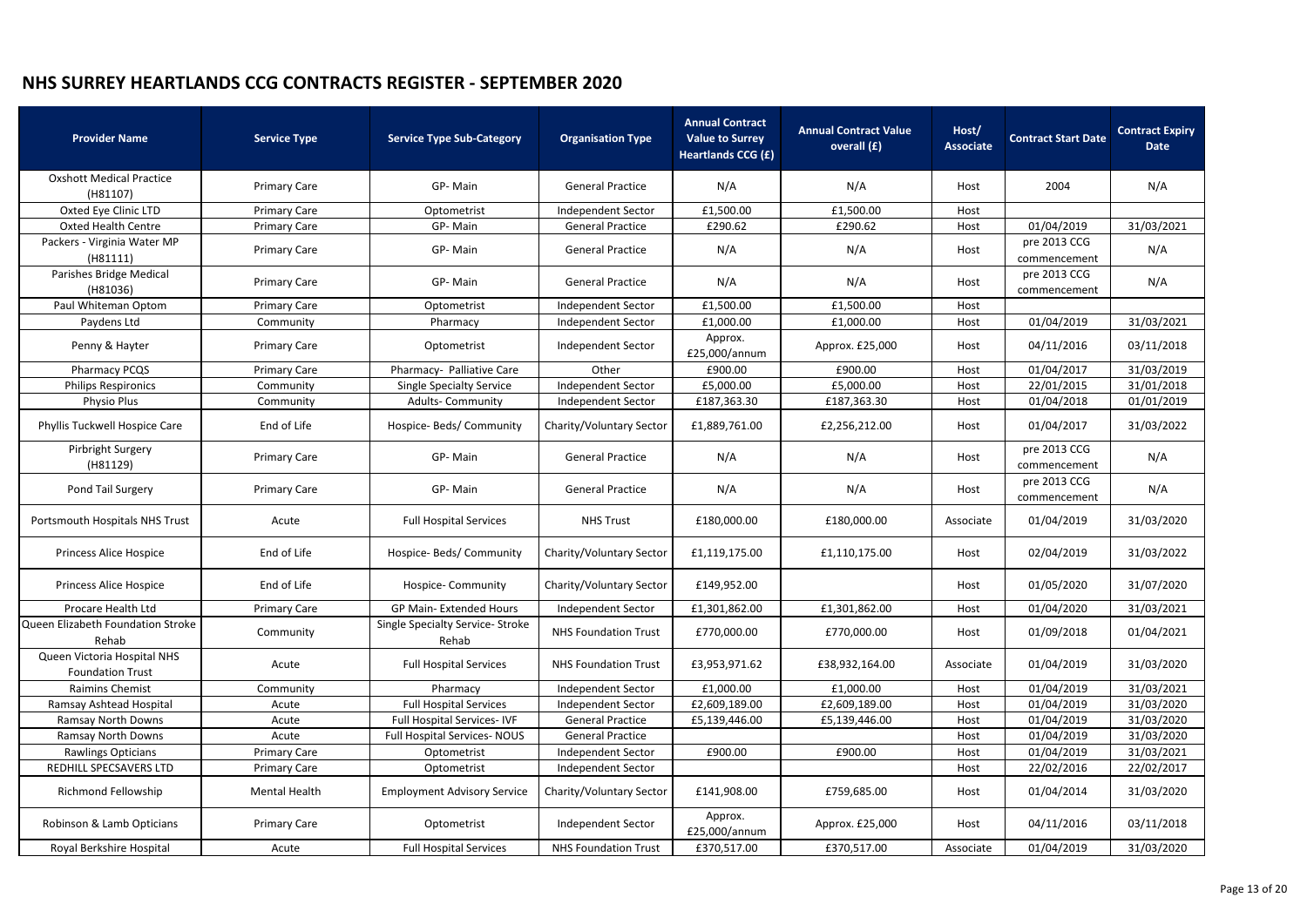| <b>Provider Name</b>                                           | <b>Service Type</b>  | <b>Service Type Sub-Category</b>                    | <b>Organisation Type</b>    | <b>Annual Contract</b><br><b>Value to Surrey</b><br>Heartlands CCG (£)                                                                                                                  | <b>Annual Contract Value</b><br>overall (£)                                                                                                               | Host/<br><b>Associate</b> | <b>Contract Start Date</b>   | <b>Contract Expiry</b><br><b>Date</b> |
|----------------------------------------------------------------|----------------------|-----------------------------------------------------|-----------------------------|-----------------------------------------------------------------------------------------------------------------------------------------------------------------------------------------|-----------------------------------------------------------------------------------------------------------------------------------------------------------|---------------------------|------------------------------|---------------------------------------|
| Royal Brompton Hospital                                        | Acute                | <b>Full Hospital Services</b>                       | <b>NHS Foundation Trust</b> | £2,471,723.00                                                                                                                                                                           | £2,471,723.00                                                                                                                                             | Associate                 | 01/04/2019                   | 31/03/2020                            |
| Royal Free Hospital                                            | Acute                | <b>Full Hospital Services</b>                       | <b>NHS Foundation Trust</b> | £334,107.00                                                                                                                                                                             | £334,107.00                                                                                                                                               | Associate                 | 01/04/2019                   | 31/03/2020                            |
| Royal Marsden NHS Foundation<br>Trust                          | Acute                | <b>Full Hospital Services</b>                       | <b>NHS Foundation Trust</b> | £8,266,423.00                                                                                                                                                                           | £8,266,423.00                                                                                                                                             | Associate                 | 01/04/2019                   | 31/03/2020                            |
| Royal National Orthopaedic<br><b>Hospital NHS Trust</b>        | Acute                | <b>Full Hospital Services</b>                       | <b>NHS Trust</b>            | £1,447,550.00                                                                                                                                                                           | £2,306,820.00                                                                                                                                             | Associate                 | 01/04/2019                   | 31/03/2020                            |
| Royal Surrey Hospital                                          | Acute                | <b>Full Hospital Services</b>                       | <b>NHS Foundation Trust</b> | NHS Guildford &<br><b>Waverley CCG</b><br>£126.244m<br><b>NHS North West</b><br>Surrey CCG<br>£15.257m<br><b>NHS Surrey Downs</b><br>CCG £7.621m East<br><b>Surrey CCG</b><br>1,315,915 | NHS Guildford & Waverley<br>CCG £126.244m<br>NHS North West Surrey CCG<br>£15.257m<br><b>NHS Surrey Downs CCG</b><br>£7.621m East Surrey CCG<br>1,315,915 | Host                      | 01/04/2019                   | N/A                                   |
| Royal Surrey Hospital                                          | Community            | <b>Community Services</b>                           | <b>NHS Foundation Trust</b> | £14,193,000.00                                                                                                                                                                          | £14,193,000.00                                                                                                                                            | Host                      | 01/04/2018                   | 31/03/2020                            |
| Runnymede and Spelthorne Citizen<br>Advice                     | <b>Mental Health</b> | <b>Single Specialty Service- Citizens</b><br>Advice | Charity/Voluntary Sector    | £47,418.00                                                                                                                                                                              | £47,418.00                                                                                                                                                | Host                      | 01/04/2019                   | 31/03/2022                            |
| SCA Hygiene Products Ltd                                       | Community            | single Specialty Service- Hygiene<br>Products       | Independent Sector          | £168,771.00                                                                                                                                                                             | £168,771.00                                                                                                                                               | Host                      | 01/04/2017                   | 31/03/2019                            |
| Shadbolt Park House Surgery<br>(H81656)                        | <b>Primary Care</b>  | GP-Main                                             | <b>General Practice</b>     | N/A                                                                                                                                                                                     | N/A                                                                                                                                                       | Host                      | pre 2013 CCG<br>commencement | N/A                                   |
| <b>Sheerwater Health Centre</b><br>(H81123)                    | <b>Primary Care</b>  | GP-Main                                             | <b>General Practice</b>     | N/A                                                                                                                                                                                     | N/A                                                                                                                                                       | Host                      | pre 2013 CCG<br>commencement | N/A                                   |
| <b>Shepperton Medical Practice</b><br>(H81004)                 | <b>Primary Care</b>  | GP-Main                                             | <b>General Practice</b>     | N/A                                                                                                                                                                                     | N/A                                                                                                                                                       | Host                      | pre 2013 CCG<br>commencement | N/A                                   |
| Shere Practice (H81077)                                        | <b>Primary Care</b>  | GP-Main                                             | <b>General Practice</b>     | N/A                                                                                                                                                                                     | N/A                                                                                                                                                       | Host                      | pre 2013 CCG<br>commencement | N/A                                   |
| Sight for Surrey                                               | Community            | Single Speciality Service-<br>Communication         | Charity/Voluntary Sector    | £20,000.00                                                                                                                                                                              | £20,000.00                                                                                                                                                | Host                      | 01/04/2020                   | 01/04/2020                            |
| Silicon Practice Ltd                                           | <b>Primary Care</b>  | <b>Single Speciality Service-</b><br>Communication  | Independent Sector          | $£165,000 + VAT$                                                                                                                                                                        | $£165,000 + VAT$                                                                                                                                          | Host                      | 27/01/2020                   | 27/06/2021                            |
| Smallfield Surgery                                             | <b>Primary Care</b>  | GP-Main                                             | <b>General Practice</b>     | £0.00                                                                                                                                                                                   | £0.00                                                                                                                                                     | Host                      | 01/04/2017                   | 31/03/2018                            |
| <b>Surrey Medical Network Ltd</b>                              | <b>Primary Care</b>  | <b>Adults-Community</b>                             | Other                       | £164,395.00                                                                                                                                                                             | £164,395.00                                                                                                                                               | Host                      | 01/10/2018                   | 30/09/2019                            |
| South Central Ambulance Service<br><b>NHS Foundation Trust</b> | Ambulance            | <b>Patient Transport Services</b>                   | <b>NHS Foundation Trust</b> | £954,097.01                                                                                                                                                                             | £5.6M                                                                                                                                                     | Host                      | 01/04/2017                   | 31/03/2022                            |
| South Park Medical Centre                                      | <b>Primary Care</b>  | GP-Main                                             | <b>General Practice</b>     | £0.00                                                                                                                                                                                   | £0.00                                                                                                                                                     | Host                      | 01/04/2017                   | 31/03/2018                            |
| Southview Surgery<br>(H81041)                                  | <b>Primary Care</b>  | GP-Main                                             | <b>General Practice</b>     | N/A                                                                                                                                                                                     | N/A                                                                                                                                                       | Host                      | pre 2013 CCG<br>commencement | N/A                                   |
| Specsavers Hearcare Group Ltd                                  | Community            | Audiologist                                         | Independent Sector          | £312,000.00                                                                                                                                                                             | £891,000.00                                                                                                                                               | Host                      | 01/05/2018                   | 30/04/2021                            |
| Specsavers Itd                                                 | <b>Primary Care</b>  | Optometrist                                         | Independent Sector          | £10,500.00                                                                                                                                                                              | £10,500.00                                                                                                                                                | Host                      | 01/05/2017                   | 30/06/2018                            |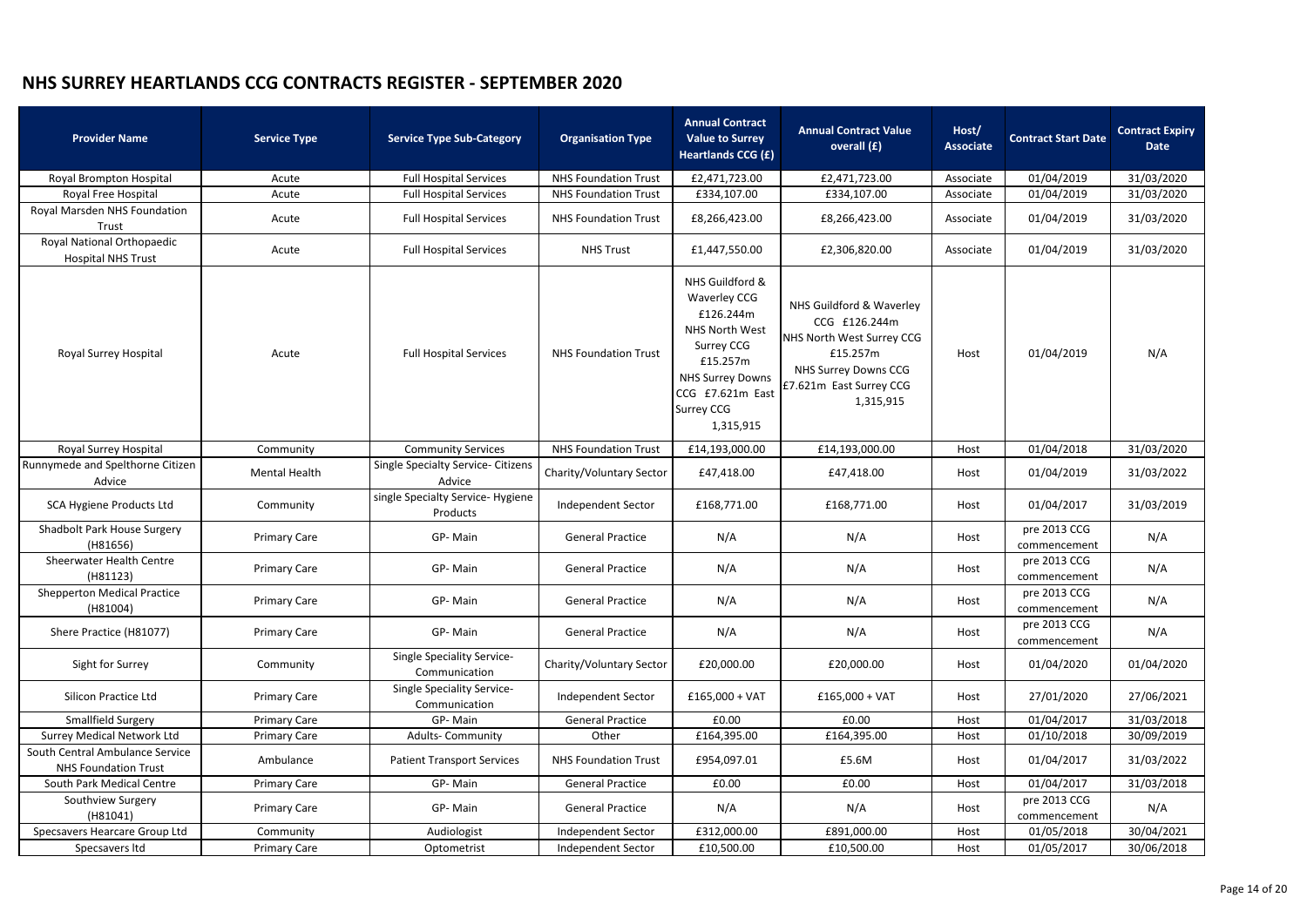| <b>Provider Name</b>                                            | <b>Service Type</b> | <b>Service Type Sub-Category</b>                | <b>Organisation Type</b>    | <b>Annual Contract</b><br><b>Value to Surrey</b><br><b>Heartlands CCG (£)</b> | <b>Annual Contract Value</b><br>overall (£) |           | <b>Contract Start Date</b>   | <b>Contract Expiry</b><br><b>Date</b> |
|-----------------------------------------------------------------|---------------------|-------------------------------------------------|-----------------------------|-------------------------------------------------------------------------------|---------------------------------------------|-----------|------------------------------|---------------------------------------|
| Specsavers Itd                                                  | <b>Primary Care</b> | Optometrist                                     | Independent Sector          | Approx.<br>£25,000/annum                                                      | Approx. £25,000                             | Host      | 04/11/2016                   | 03/11/2018                            |
| Specsavers Itd                                                  | <b>Primary Care</b> | Optometrist                                     | Independent Sector          | Approx.<br>£25,000/annum                                                      | Approx. £25,000                             | Host      | 04/11/2016                   | 03/11/2018                            |
| Specsavers Itd                                                  | <b>Primary Care</b> | Optometrist                                     | <b>Independent Sector</b>   | £6,529.00                                                                     | N/A                                         | Host      | 01/04/2016                   | 01/04/2018                            |
| Specsavers Itd                                                  | <b>Primary Care</b> | Optometrist                                     | <b>Independent Sector</b>   | £0.00                                                                         | £0.00                                       | Host      | 01/04/2019                   | 31/03/2021                            |
| Specsavers Itd                                                  | <b>Primary Care</b> | Optometrist                                     | Independent Sector          | £900.00                                                                       | £900.00                                     | Host      | 01/04/2019                   | 31/03/2021                            |
| Specsavers Itd                                                  | <b>Primary Care</b> | Optometrist                                     | <b>Independent Sector</b>   | £3,782.92                                                                     | £3,782.92                                   | Host      | 01/04/2019                   | 31/03/2021                            |
| Specsavers Itd                                                  | <b>Primary Care</b> | Optometrist                                     | Independent Sector          | £900.00                                                                       | £900.00                                     | N/A       | 01/04/2019                   | 31/03/2021                            |
| Specsavers Itd                                                  | <b>Primary Care</b> | Optometrist                                     | Independent Sector          | £238,000.00                                                                   | £238,000.00                                 | N/A       | 01/04/2019                   | 31/03/2020                            |
| Specsavers Optical Superstores Ltd<br>(MECS)                    | Community           | Optometrist                                     | Independent Sector          | £238,000.00                                                                   | £238,000.00                                 | Host      | 04/12/2017                   | 03/12/2020                            |
| Spectique                                                       | <b>Primary Care</b> | Optometrist                                     | Independent Sector          |                                                                               |                                             | Host      | 01/04/2019                   | 31/03/2021                            |
| Spire Sussex Hospital (Gatwick Park)                            | Acute               | <b>Full Hospital Services</b>                   | <b>Independent Sector</b>   | £1,043,353.00                                                                 | £5,580,886.00<br>Associate                  |           | 01/04/2019                   | 31/03/2022                            |
| Spirit Healthcare Ltd                                           | Community           | Single Specialist Service- Patient<br>Education | Independent Sector          | £50,000.00                                                                    | £50,000.00                                  | Host      | 01/04/2019                   | 30/09/2020                            |
| <b>Spring Street Surgery</b><br>(H81091)                        | <b>Primary Care</b> | GP-Main                                         | <b>General Practice</b>     | N/A                                                                           | N/A                                         | Host      | pre 2013 CCG<br>commencement | N/A                                   |
| Springfield Surgery (H81044)                                    | <b>Primary Care</b> | GP-Main                                         | <b>General Practice</b>     | N/A                                                                           | N/A                                         | Host      | pre 2013 CCG<br>commencement | N/A                                   |
| St Catherine's Hospice                                          | End of Life         | Pharmacy- Palliative Care                       | Charity/Voluntary Sector    | £1,593,875.00                                                                 | £1,593,875.00                               | Host      | 01/04/2017                   | 31/03/2020                            |
| St David's Medical Centre<br>(H81087)                           | <b>Primary Care</b> | GP-Main                                         | <b>General Practice</b>     | N/A                                                                           | N/A                                         | Host      | pre 2013 CCG<br>commencement | N/A                                   |
| St George's University Hospitals<br><b>NHS Foundation Trust</b> | Acute               | <b>Full Hospital Services</b>                   | <b>NHS Foundation Trust</b> | £28,006,940.00                                                                | £28,006,940.00                              | Associate | 01/04/2019                   | 31/03/2020                            |
| St George's University Hospitals<br><b>NHS Foundation Trust</b> | Acute               | <b>Acute Services- Community</b>                | <b>NHS Foundation Trust</b> | £516,729.00                                                                   | £516,729.00                                 | Associate | 01/04/2019                   | 31/03/2020                            |
| St John's Health Centre (H81025)                                | <b>Primary Care</b> | GP-Main                                         | <b>General Practice</b>     | N/A                                                                           | N/A                                         | Host      | pre 2013 CCG<br>commencement | N/A                                   |
| St Lukes Surgery (H81085)                                       | <b>Primary Care</b> | GP-Main                                         | <b>General Practice</b>     | N/A                                                                           | N/A                                         | Host      | 01/07/2016                   | N/A                                   |
| St Stephen's House Surgery<br>(H81613)                          | <b>Primary Care</b> | GP-Main                                         | <b>General Practice</b>     | N/A                                                                           | N/A                                         | Host      | pre 2013 CCG<br>commencement | N/A                                   |
| <b>Staines Health Group</b><br>(H81134)                         | <b>Primary Care</b> | GP-Main                                         | <b>General Practice</b>     | N/A                                                                           | N/A                                         | Host      | pre 2013 CCG<br>commencement | N/A                                   |
| <b>Stanwell Road Surgery</b><br>(H81104)                        | <b>Primary Care</b> | GP-Main                                         | <b>General Practice</b>     | N/A                                                                           | N/A                                         | Host      | pre 2013 CCG<br>commencement | N/A                                   |
| Stoneleigh Surgery<br>(H81074)                                  | <b>Primary Care</b> | GP-Main                                         | <b>General Practice</b>     | N/A                                                                           | N/A                                         | Host      | pre 2013 CCG<br>commencement | N/A                                   |
| Stowmarket Eye Care LTD                                         | <b>Primary Care</b> | Optometrist                                     | Independent Sector          |                                                                               |                                             | N/A       |                              | N/A                                   |
| <b>Studholme Medical Centre</b><br>(H81009)                     | <b>Primary Care</b> | GP-Main                                         | <b>General Practice</b>     | N/A                                                                           | N/A                                         | Host      | pre 2013 CCG<br>commencement | N/A                                   |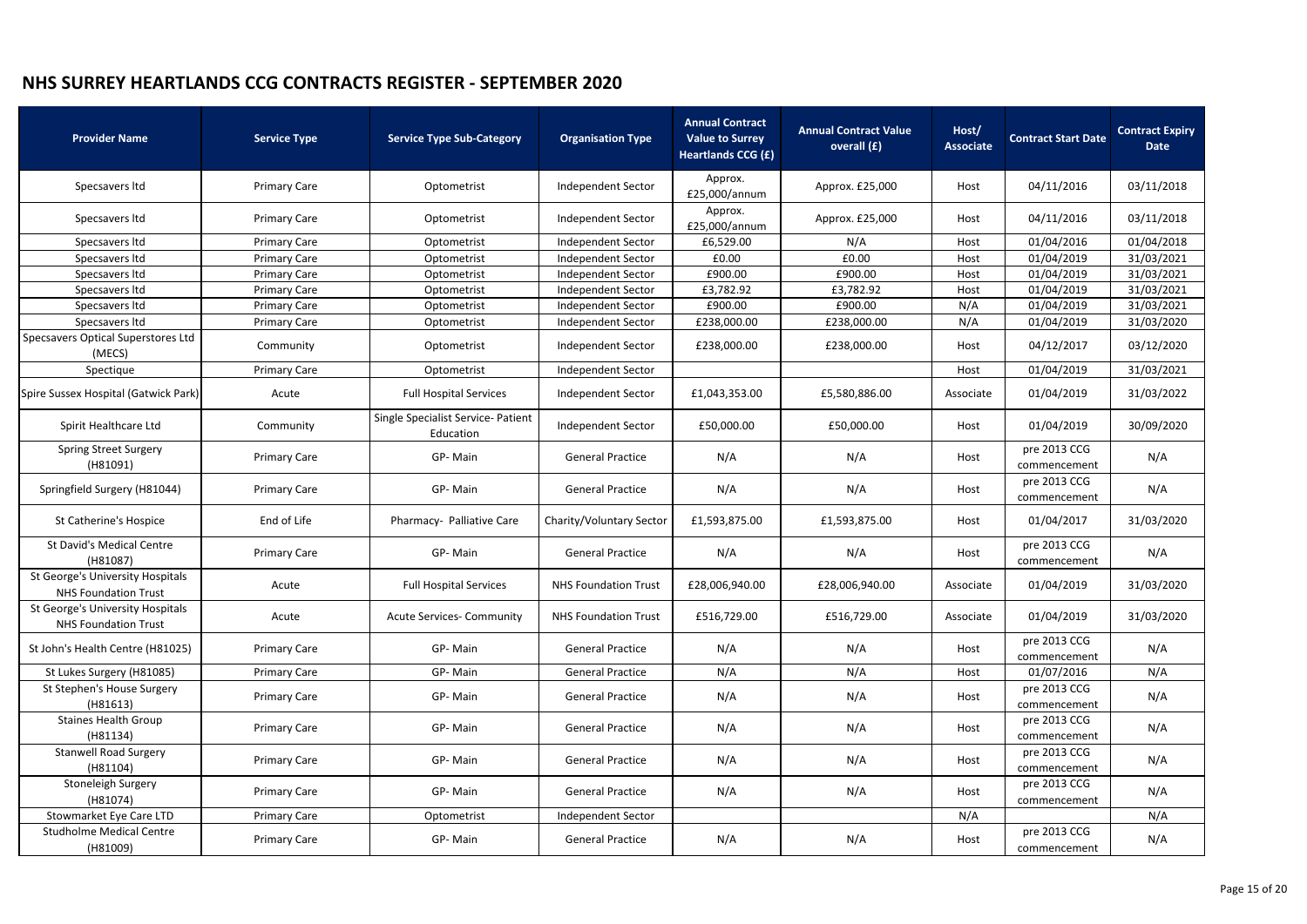| <b>Provider Name</b>                                                                  | <b>Service Type</b>  | <b>Service Type Sub-Category</b>                      | <b>Organisation Type</b>    | <b>Annual Contract</b><br><b>Value to Surrey</b><br>Heartlands CCG (£)                 | <b>Annual Contract Value</b><br>overall (£) | Host/<br><b>Associate</b> | <b>Contract Start Date</b>   | <b>Contract Expiry</b><br><b>Date</b> |
|---------------------------------------------------------------------------------------|----------------------|-------------------------------------------------------|-----------------------------|----------------------------------------------------------------------------------------|---------------------------------------------|---------------------------|------------------------------|---------------------------------------|
| Sunbury Health centre (H81003)                                                        | <b>Primary Care</b>  | GP-Main                                               | <b>General Practice</b>     | N/A                                                                                    | N/A<br>Host                                 |                           | pre 2013 CCG<br>commencement | N/A                                   |
| Sunny Meed Surgery (H81019)                                                           | <b>Primary Care</b>  | GP-Main                                               | <b>General Practice</b>     | N/A                                                                                    | N/A                                         | Host                      | pre 2013 CCG<br>commencement | N/A                                   |
| Surrey & Sussex Consultant<br>Partnership LTD                                         | Acute                | <b>Full Hospital Services-</b><br>Orthopaedic & Gynae | Independent Sector          | £126,239.00                                                                            | £126,239.00                                 | Host                      |                              | N/A                                   |
| Surrey and Borders Partnership<br><b>NHS Foundation Trust</b>                         | <b>Mental Health</b> | Children's- Complex                                   | <b>NHS Foundation Trust</b> | £926,922.00                                                                            | £601,896.00                                 | Associate                 | 01/12/2017                   | 31/03/2021                            |
| Surrey and Borders Partnership<br><b>NHS Foundation Trust</b>                         | <b>Mental Health</b> | Children's- Mental Health-<br>Specialist              | <b>NHS Foundation Trust</b> | £8,370,797.00                                                                          | £8,370,797.00                               | Associate                 | 01/04/2016                   | 31/03/2021                            |
| Surrey and Borders Partnership<br><b>NHS Foundation Trust</b>                         | <b>Mental Health</b> | Children's- Mental Health-<br>Targeted                | <b>NHS Foundation Trust</b> | NW- £955,248.00<br>G&W- £536,892.00<br>SD-£536,892.00<br>ES- £536,892.00               | £6,864,736.00<br>Associate                  |                           | 01/04/2016                   | 31/03/2021                            |
| Surrey and Borders Partnership<br><b>NHS Foundation Trust</b>                         | <b>Mental Health</b> | <b>Adults-Learning Disabilities</b>                   | <b>NHS Foundation Trust</b> | NW-£2,831,347.00<br>G&W-<br>£1,740,410.00<br>SD-£2,030,983.00<br>ES-£1,455,129.00      | £10,430,186.00                              | Associate                 | 01/04/2019                   | 31/03/2020                            |
| Surrey and Borders Partnership<br><b>NHS Foundation Trust</b>                         | <b>Mental Health</b> | <b>Adults- Mental Health</b>                          | <b>NHS Foundation Trust</b> | NW- £27,376,031.00<br>G&W-<br>£17,088,995.00<br>SD-£19,412,656.00<br>ES-£13,758,742.00 | £77,636,424.00                              | Associate                 |                              | 31/03/2020                            |
| Surrey and Sussex Healthcare Trust                                                    | Acute                | <b>Full Hospital Services</b>                         | <b>NHS Trust</b>            | SD-£19,355,521.00<br>G&W- £365,408.00<br>ES- £113,566,725.00                           | £133,287,654.00<br>Host                     |                           | 01/04/2019                   | 31/03/2020                            |
| <b>Surrey Coalition of Disabled People</b><br>(Independent Mental Health)<br>Network) | <b>Mental Health</b> | <b>Adults- Mental Health</b>                          | Charity/Voluntary Sector    | £42,463.55                                                                             | £49,864.00                                  | Host                      | 01/04/2019                   | 31/03/2021                            |
| South Central Ambulance Service<br><b>NHS Foundation Trust</b>                        | Ambulance            | <b>Patient Transport Services</b>                     | <b>NHS Foundation Trust</b> | £954,097.01                                                                            | £954,097.01                                 | Associate                 | 01/04/2017                   | 31/03/2022                            |
| Surrey Downs Health & Care<br>Partnership                                             | Community            | <b>Adults- Community</b>                              | Independent Sector          | £22,038,880.38                                                                         | £22,038,880.38<br>Host                      |                           | 01/01/2019                   | 01/01/2022                            |
| <b>Surrey Medical Network Ltd</b>                                                     | Community            | <b>Adults- Community- Cardiology</b>                  | Independent Sector          | £331,000.00                                                                            | £331,000.00                                 | Host                      | 01/04/2019                   | 31/03/2021                            |
| <b>Surrey Medical Network Ltd</b>                                                     | Community            | <b>Adults- Community</b>                              | Independent Sector          | £442,656.00                                                                            | £442,656.00                                 | Host                      | 01/04/2017                   | 30/09/2018                            |
| <b>Surrey Medical Network Ltd</b>                                                     | <b>Primary Care</b>  | GP Main- Improved Access                              | Independent Sector          | £321,996.00                                                                            | £321,996.00                                 | Host                      | 01/04/2020                   | 30/03/2021                            |
| <b>Surrey Ultrasound Services</b><br>(WORCESTER PARK)                                 | Community            | Diagnostics-NOUS                                      | Independent Sector          | £144,007.00                                                                            | £144,007.00                                 | Host                      | 01/04/2019                   | 31/03/2020                            |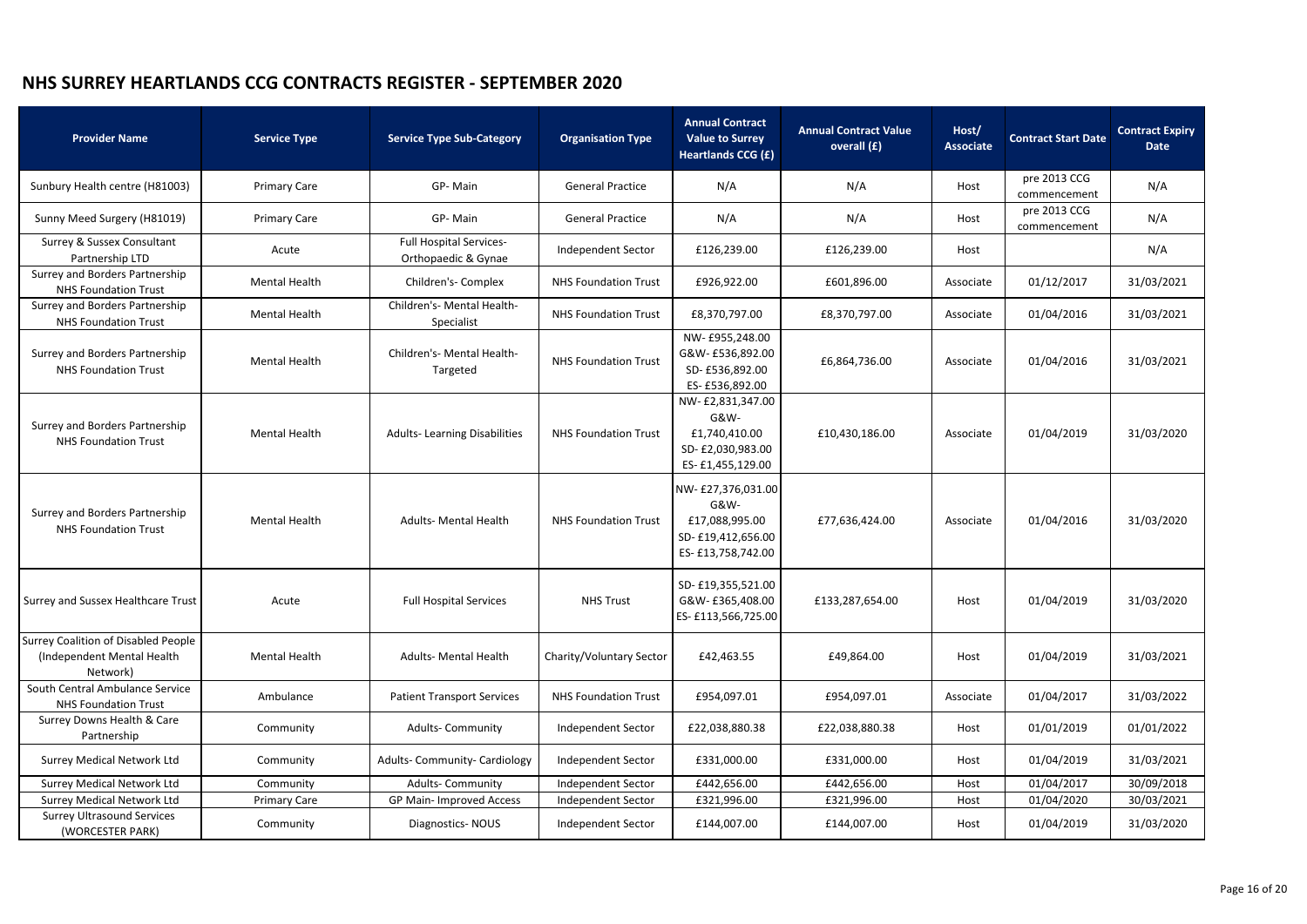| <b>Provider Name</b>                                                   | <b>Service Type</b>  | <b>Service Type Sub-Category</b>                | <b>Organisation Type</b>    | <b>Annual Contract</b><br><b>Value to Surrey</b><br>Heartlands CCG (£) | <b>Annual Contract Value</b><br>overall (£) | Host/<br><b>Associate</b> | <b>Contract Start Date</b>   | <b>Contract Expiry</b><br><b>Date</b> |
|------------------------------------------------------------------------|----------------------|-------------------------------------------------|-----------------------------|------------------------------------------------------------------------|---------------------------------------------|---------------------------|------------------------------|---------------------------------------|
| <b>Surrey Ultrasound Services</b><br>(WORCESTER PARK)                  | Community            | Diagnostics-NOUS                                | Independent Sector          | AQP                                                                    | AQP                                         | Host                      | 01/04/2018                   | 31/03/2021                            |
| <b>Sussex Community Trust - Chailey</b><br>Heritage                    | Community            | Children's- Complex                             | <b>NHS Foundation Trust</b> | £183,695.00                                                            | £208,702.00                                 | Host                      | 01/04/2019                   | 31/03/2020                            |
| Sussex Healthcare Audiology Ltd                                        | Community            | Audiologist                                     | Independent Sector          | £164,000.00                                                            | £328,000.00                                 | Host                      | 01/08/2018                   | 31/03/2021                            |
| <b>SUSSEX PARTNERSHIP NHS</b><br><b>FOUNDATION TRUST</b>               | <b>Mental Health</b> | Adults- Mental Health &<br>Learning Disability  | <b>NHS Foundation Trust</b> | £241,146.00                                                            | £178,362,068.00                             | Associate                 | 01/04/2019                   | 31/03/2020                            |
| SWLEOC                                                                 | Acute                | <b>Full Hospital Services</b>                   | Independent Sector          | £7,800,000.00                                                          | £7,800,000.00                               | Associate                 | 01/04/2019                   | 31/03/2020                            |
| TH Collison Ltd                                                        | <b>Primary Care</b>  | Optometrist                                     | <b>Independent Sector</b>   | Approx.<br>£25,000/annum                                               | Approx. £25,000                             | Host                      | 04/11/2016                   | 03/11/2018                            |
| <b>Tadworth Medical Centre</b><br>(H81081)                             | <b>Primary Care</b>  | GP-Main                                         | <b>General Practice</b>     | N/A                                                                    | N/A                                         | Host                      | 2004                         | N/A                                   |
| <b>Tattenham Health Centre</b><br>(H81126)                             | <b>Primary Care</b>  | GP-Main                                         | <b>General Practice</b>     | N/A                                                                    | N/A                                         | Host                      | 2004                         | N/A                                   |
| <b>Tesco Pharmacy</b>                                                  | End of Life          | Pharmacy- Palliative Care                       | Independent Sector          | £300.00                                                                | £300.00                                     | Host                      | 01/04/2017                   | 31/03/2020                            |
| <b>Tesco Pharmacy</b>                                                  | End of Life          | Pharmacy- Palliative Care                       | Independent Sector          | £300.00                                                                | £300.00                                     | Host                      | 01/04/2017                   | 31/03/2020                            |
| <b>Thakar Optometrists</b>                                             | <b>Primary Care</b>  | Optometrist                                     | Independent Sector          |                                                                        |                                             | Host                      | 01/04/2019                   | 31/03/2021                            |
| TH Collison Ltd                                                        | <b>Primary Care</b>  | Optometrist                                     | Independent Sector          |                                                                        |                                             | N/A                       | N/A                          | N/A                                   |
| TH Dolman Pharmacy                                                     | Community            | Pharmacy                                        | Independent Sector          | £1,000.00                                                              | £1,000.00                                   | Host                      | 01/04/2019                   | 31/03/2021                            |
| The Agora Gynaecology & Fertility<br>Centre                            | Acute                | Specialist Single Service- Gynae<br>& Fertility | Independent Sector          | £1,320,000.00                                                          |                                             | N/A                       |                              | 31/03/2020                            |
| thebigword                                                             | <b>Primary Care</b>  | Single Speciality Service-<br>Communication     | Independent Sector          | N/A                                                                    | N/A                                         | N/A                       | 01/10/2019                   | 30/09/2024                            |
| The Crouch Oak Family Practice<br>(H81042)                             | <b>Primary Care</b>  | GP-Main                                         | <b>General Practice</b>     | N/A                                                                    | N/A                                         | Host                      | pre 2013 CCG<br>commencement | N/A                                   |
| The Eye Academy                                                        | <b>Primary Care</b>  | Optometrist                                     | Independent Sector          | £6,529.00                                                              | N/A                                         | Host                      | 01/04/2016                   | 01/04/2018                            |
| The Grove Medical Centre<br>(H81066)                                   | <b>Primary Care</b>  | GP-Main                                         | <b>General Practice</b>     | N/A                                                                    | N/A                                         | Host                      | pre 2013 CCG<br>commencement | N/A                                   |
| The Hersham Surgery<br>(H81065)                                        | <b>Primary Care</b>  | GP-Main                                         | <b>General Practice</b>     | N/A                                                                    | N/A                                         | Host                      | pre 2013 CCG<br>commencement | N/A                                   |
| The Hythe Medical Centre<br>(H81122)                                   | <b>Primary Care</b>  | GP-Main                                         | <b>General Practice</b>     | N/A                                                                    | N/A                                         | Host                      | pre 2013 CCG<br>commencement | N/A                                   |
| The London Bridge Fertility,<br><b>Gynaecology and Genetics Centre</b> | Acute                | <b>Full Hospital Services-IVF</b>               | Independent Sector          |                                                                        |                                             | Host                      | 01/04/2017                   | 31/03/2020                            |
| The Longcroft Clinic<br>(H81080)                                       | <b>Primary Care</b>  | GP-Main                                         | <b>General Practice</b>     | N/A                                                                    | N/A                                         | Host                      | pre 2013 CCG<br>commencement | N/A                                   |
| The Mill Medical Practice (H81021)                                     | <b>Primary Care</b>  | GP-Main                                         | <b>General Practice</b>     | N/A                                                                    | N/A                                         | Host                      | pre 2013 CCG<br>commencement | N/A                                   |
| The Moat House Surgery                                                 | <b>Primary Care</b>  | GP-Main                                         | <b>General Practice</b>     | £0.00                                                                  | £0.00                                       | Host                      | 01/07/2017                   | 31/03/2018                            |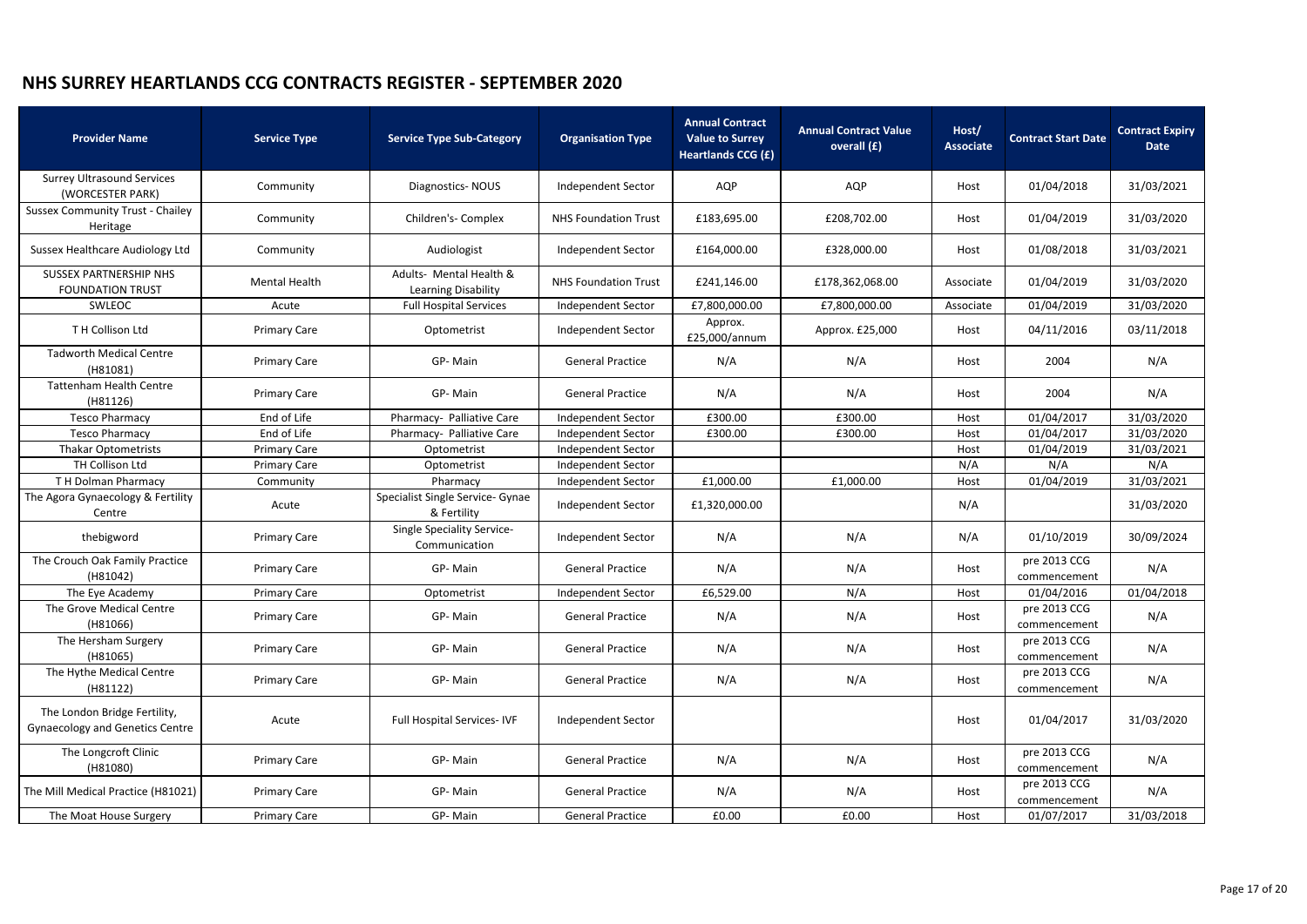| <b>Provider Name</b>                                                      | <b>Service Type</b>  | <b>Service Type Sub-Category</b>                      | <b>Organisation Type</b>    | <b>Annual Contract</b><br><b>Value to Surrey</b><br><b>Heartlands CCG (£)</b> | <b>Annual Contract Value</b><br>overall (£) | Host/<br><b>Associate</b> | <b>Contract Start Date</b>   | <b>Contract Expiry</b><br><b>Date</b> |
|---------------------------------------------------------------------------|----------------------|-------------------------------------------------------|-----------------------------|-------------------------------------------------------------------------------|---------------------------------------------|---------------------------|------------------------------|---------------------------------------|
| The Molebridge Practice - North<br>Leatherhead Medical Centre<br>(H81618) | <b>Primary Care</b>  | GP-Main                                               | <b>General Practice</b>     | N/A                                                                           | N/A                                         | Host                      | pre 2013 CCG<br>commencement | N/A                                   |
| The Optical Centre                                                        | <b>Primary Care</b>  | Optometrist                                           | Independent Sector          | £6,529.00                                                                     | N/A                                         | Host                      | 01/04/2016                   | 01/04/2018                            |
| The Optical Shop                                                          | <b>Primary Care</b>  | Optometrist                                           | Independent Sector          | Approx.<br>£25,000/annum                                                      | Approx. £25,000                             | Host                      | 04/11/2016                   | 03/11/2018                            |
| The Optical Studio                                                        | <b>Primary Care</b>  | Optometrist                                           | Independent Sector          | Approx.<br>£25,000/annum                                                      | Approx. £25,000                             | Host                      | 04/11/2016                   | 03/11/2018                            |
| The Orchard Surgery<br>(H81632)                                           | <b>Primary Care</b>  | GP-Main                                               | <b>General Practice</b>     | N/A                                                                           | N/A                                         | Host                      | pre 2013 CCG<br>commencement | N/A                                   |
| The Outside Clinic                                                        | <b>Primary Care</b>  | Optometrist                                           | Independent Sector          | £6,529.00                                                                     | N/A                                         | Host                      | 01/04/2016                   | 01/04/2018                            |
| The Red Practice<br>(H81094)                                              | <b>Primary Care</b>  | GP-Main                                               | <b>General Practice</b>     | N/A                                                                           | N/A                                         | Host                      | pre 2013 CCG<br>commencement | N/A                                   |
| The Reigate Optical Rooms                                                 | <b>Primary Care</b>  | Optometrist                                           | Independent Sector          |                                                                               |                                             | Host                      | 01/04/2019                   | 31/03/2021                            |
| The Rowan Tree surgery (H81007)                                           | <b>Primary Care</b>  | GP-Main                                               | <b>General Practice</b>     | N/A                                                                           | N/A                                         | Host                      | pre 2013 CCG<br>commencement | N/A                                   |
| The Royal National Orthopaedic<br>Hospital                                | Acute                | <b>Full Hospital Services</b>                         | <b>NHS Trust</b>            | £291,307.00                                                                   | £291,307.00                                 | Associate                 | 01/04/2019                   | 31/03/2020                            |
| The Villages Medical Centre<br>(H81053)                                   | <b>Primary Care</b>  | GP-Main                                               | <b>General Practice</b>     | N/A                                                                           | N/A                                         | Host                      | pre 2013 CCG<br>commencement | N/A                                   |
| The Vine Medical Centre<br>(H81128)                                       | <b>Primary Care</b>  | GP-Main                                               | <b>General Practice</b>     | N/A                                                                           | N/A                                         | Host                      | pre 2013 CCG<br>commencement | N/A                                   |
| The Wall House Surgery                                                    | <b>Primary Care</b>  | GP-Main                                               | <b>General Practice</b>     | £0.00                                                                         | £0.00                                       | Host                      | 01/04/2017                   | 31/03/2018                            |
| The Wey Family Practice<br>(H81050)                                       | <b>Primary Care</b>  | GP-Main                                               | <b>General Practice</b>     | N/A                                                                           | N/A                                         | Host                      | pre 2013 CCG<br>commencement | N/A                                   |
| The White Practice<br>(H81131)                                            | <b>Primary Care</b>  | GP-Main                                               | <b>General Practice</b>     | N/A                                                                           | N/A                                         | Host                      | pre 2013 CCG<br>commencement | N/A                                   |
| The Yellow Practice<br>(H81095)                                           | <b>Primary Care</b>  | GP-Main                                               | <b>General Practice</b>     | N/A                                                                           | N/A                                         | Host                      | pre 2013 CCG<br>commencement | N/A                                   |
| We Are With You                                                           | <b>Mental Health</b> | Improving Access to<br><b>Psychological Therapies</b> | Independent Sector          | AQP                                                                           | AQP                                         | Host                      | 01/07/2016                   | 31/03/2022                            |
| Thorkhill Surgery<br>(H81086)                                             | <b>Primary Care</b>  | GP-Main                                               | <b>General Practice</b>     | N/A                                                                           | N/A                                         | Host                      | pre 2013 CCG<br>commencement | N/A                                   |
| <b>Townhill Medical Practice</b>                                          | <b>Primary Care</b>  | GP-Main                                               | <b>General Practice</b>     | £0.00                                                                         | £0.00                                       | Host                      | 01/04/2017                   | 31/03/2018                            |
| University College London<br><b>Hospitals NHS Foundation Trust</b>        | Acute                | <b>Full Hospital Services</b>                         | <b>NHS Foundation Trust</b> | £3,963,928.00                                                                 | £3,963,928.00                               | Associate                 | 01/04/2019                   | 31/03/2020                            |
| <b>Upper Halliford Medical Centre</b><br>(H81642)                         | <b>Primary Care</b>  | GP-Main                                               | <b>General Practice</b>     | N/A                                                                           | N/A                                         | Host                      | pre 2013 CCG<br>commencement | N/A                                   |
| <b>Valuation Office Agency</b>                                            | <b>Primary Care</b>  | <b>Single Speciality Services-</b><br>Property        | Local Authority             | Unlimited                                                                     | Unlimited                                   | Host                      | pre 2013 CCG<br>commencement | N/A                                   |
| <b>Vision Express</b>                                                     | <b>Primary Care</b>  | Optometrist                                           | Independent Sector          | Approx.<br>£25,000/annum                                                      | Approx. £25,000                             | Host                      | 04/11/2016                   | 03/11/2018                            |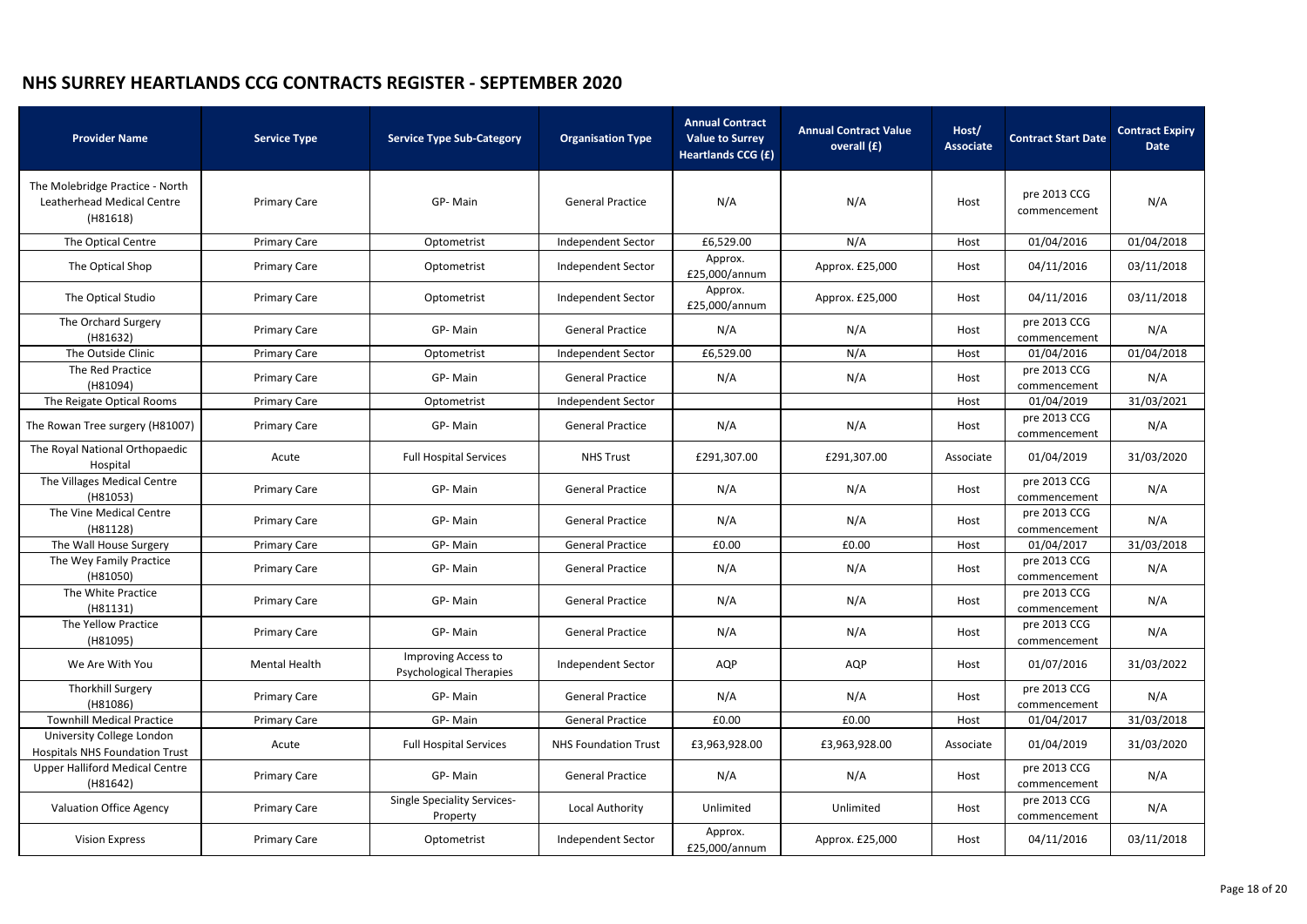| <b>Provider Name</b>                         | <b>Service Type</b>  | <b>Service Type Sub-Category</b>                                  | <b>Organisation Type</b>    | <b>Annual Contract</b><br><b>Value to Surrey</b><br><b>Heartlands CCG (£)</b> | <b>Annual Contract Value</b><br>overall (£) |           | <b>Contract Start Date</b>   | <b>Contract Expiry</b><br>Date |
|----------------------------------------------|----------------------|-------------------------------------------------------------------|-----------------------------|-------------------------------------------------------------------------------|---------------------------------------------|-----------|------------------------------|--------------------------------|
| <b>Vision Express</b>                        | <b>Primary Care</b>  | Optometrist                                                       | Independent Sector          | £900.00                                                                       | £900.00                                     | Host      | 01/04/2019                   | 31/03/2020                     |
| <b>Vision Express</b>                        | <b>Primary Care</b>  | Optometrist                                                       | Independent Sector          | £900.00                                                                       | £900.00                                     | Host      | 01/04/2019                   | 31/03/2020                     |
| Vital eyes Opticians                         | <b>Primary Care</b>  | Optometrist                                                       | Independent Sector          | £154.03                                                                       | £154.03                                     | Host      | 01/04/2019                   | 31/03/2021                     |
| Vitaltone Ltd (Caterham)                     | Community            | Pharmacy                                                          | Independent Sector          | £1,000.00                                                                     | £1,000.00                                   | Host      | 01/04/2019                   | 31/03/2021                     |
| <b>Voluntary Action South West Surrey</b>    | <b>Mental Health</b> | <b>Adults- Mental Health</b>                                      | Charity/Voluntary Sector    | £30,065.00                                                                    | £96,073.00                                  | Associate | 01/04/2020                   | 31/03/2021                     |
| VSNS - Runnymede                             | <b>Mental Health</b> | <b>Adults- Mental Health</b>                                      | Charity/Voluntary Sector    | £20,044.00                                                                    | £164,749.00                                 | Associate | 01/04/2020                   | 31/03/2021                     |
| VSNS - Spelthorne                            | <b>Mental Health</b> | <b>Adults- Mental Health</b>                                      | Charity/Voluntary Sector    | £20,044.00                                                                    | £80,069.00                                  | Associate | 01/04/2020                   | 31/03/2021                     |
| VA - Reigate and Banstead                    | <b>Mental Health</b> | <b>Adults- Mental Health</b>                                      | Charity/Voluntary Sector    | £20,044.00                                                                    | £71,069.00                                  | Associate | 01/04/2020                   | 31/03/2021                     |
| VA - Tandridge                               | <b>Mental Health</b> | <b>Adults- Mental Health</b>                                      | Charity/Voluntary Sector    | £20,044.00                                                                    | £67,019.00                                  | Associate | 01/04/2020                   | 31/03/2021                     |
| Warlingham Green MP                          | <b>Primary Care</b>  | GP-Main                                                           | <b>General Practice</b>     | £0.00<br>£0.00                                                                |                                             | Host      | 01/07/2017                   | 31/03/2018                     |
| Wayside Surgery                              | <b>Primary Care</b>  | GP-Main                                                           | <b>General Practice</b>     | £0.00                                                                         | £0.00                                       | Host      | 01/07/2017                   | 31/03/2018                     |
| <b>WEBSTAR HEALTH LTD</b>                    | <b>Primary Care</b>  | Optometrist                                                       | Independent Sector          |                                                                               |                                             | N/A       | 08/04/2016                   | 07/04/2017                     |
| <b>Wellbeing Prescribing Tandridge</b>       | Community            | <b>Adults- Community</b>                                          | Local Authority             | £492,000.00                                                                   | £492,000.00                                 | N/A       | 01/04/2018                   | 31/03/2021                     |
| <b>Western Sussex Hospitals</b>              | Acute                | <b>Full Hospital Services</b>                                     | <b>NHS Foundation Trust</b> | £533,333.33                                                                   | £533,333.33                                 | Associate | 01/04/2019                   | 31/03/2020                     |
| White Lodge                                  | Community            | Befriending service for parents<br>of children with complex needs | Charity/Voluntary Sector    | £2,328.00                                                                     | £2,328.00                                   | Host      | 01/04/2018                   | 31/03/2020                     |
| White Lodge                                  | Community            | Single Specialist Service-<br>Disabled Children's Holiday Clubs   | Charity/Voluntary Sector    | £12,929.00                                                                    | £114,314.00                                 | Associate | 01/04/2018                   | 31/03/2021                     |
| White Lodge                                  | Community            | Single Specialist Service-<br>Millennium Afterschool Club         | Charity/Voluntary Sector    | £4,508.00                                                                     | £6,762.00                                   | Associate | 01/04/2018                   | 31/03/2021                     |
| White Lodge                                  | Community            | Children's- Mental Health                                         | Charity/Voluntary Sector    | £214,154.00                                                                   | £243,307.00                                 | Host      | 01/04/2016                   | 31/03/2020                     |
| <b>Whiteman Optometrists</b>                 | <b>Primary Care</b>  | Optometrist                                                       | Independent Sector          | £900.00                                                                       | £900.00                                     | Host      | 01/04/2019                   | 31/03/2021                     |
| <b>Whyteleafe Surgery</b>                    | <b>Primary Care</b>  | GP-Main                                                           | <b>General Practice</b>     | £0.00                                                                         | £0.00                                       | Host      | 01/07/2017                   | 31/03/2018                     |
| Witley Surgery (H81031)                      | <b>Primary Care</b>  | GP-Main                                                           | <b>General Practice</b>     | N/A                                                                           | N/A                                         | Host      | 01/07/2016                   | N/A                            |
| Wonersh Surgery (H81043)                     | <b>Primary Care</b>  | GP-Main                                                           | <b>General Practice</b>     | N/A                                                                           | N/A                                         | Host      | 01/07/2016                   | N/A                            |
| Woodbridge Hill Surgery (H81090)             | <b>Primary Care</b>  | GP-Main                                                           | <b>General Practice</b>     | N/A                                                                           | N/A                                         | Host      | pre 2013 CCG<br>commencement | N/A                            |
| <b>Woodlands Surgery</b>                     | <b>Primary Care</b>  | GP-Main                                                           | <b>General Practice</b>     | £0.00                                                                         | £0.00                                       | Host      | 01/04/2017                   | 31/03/2018                     |
| Woking & Sam Beare Hospice<br>/COSI Contract | End of Life          | Hospice- Beds/ Community                                          | Charity/Voluntary Sector    | £2,020,836.00                                                                 | £2,020,836.00                               | Host      | 01/04/2018                   | 31/03/2021                     |